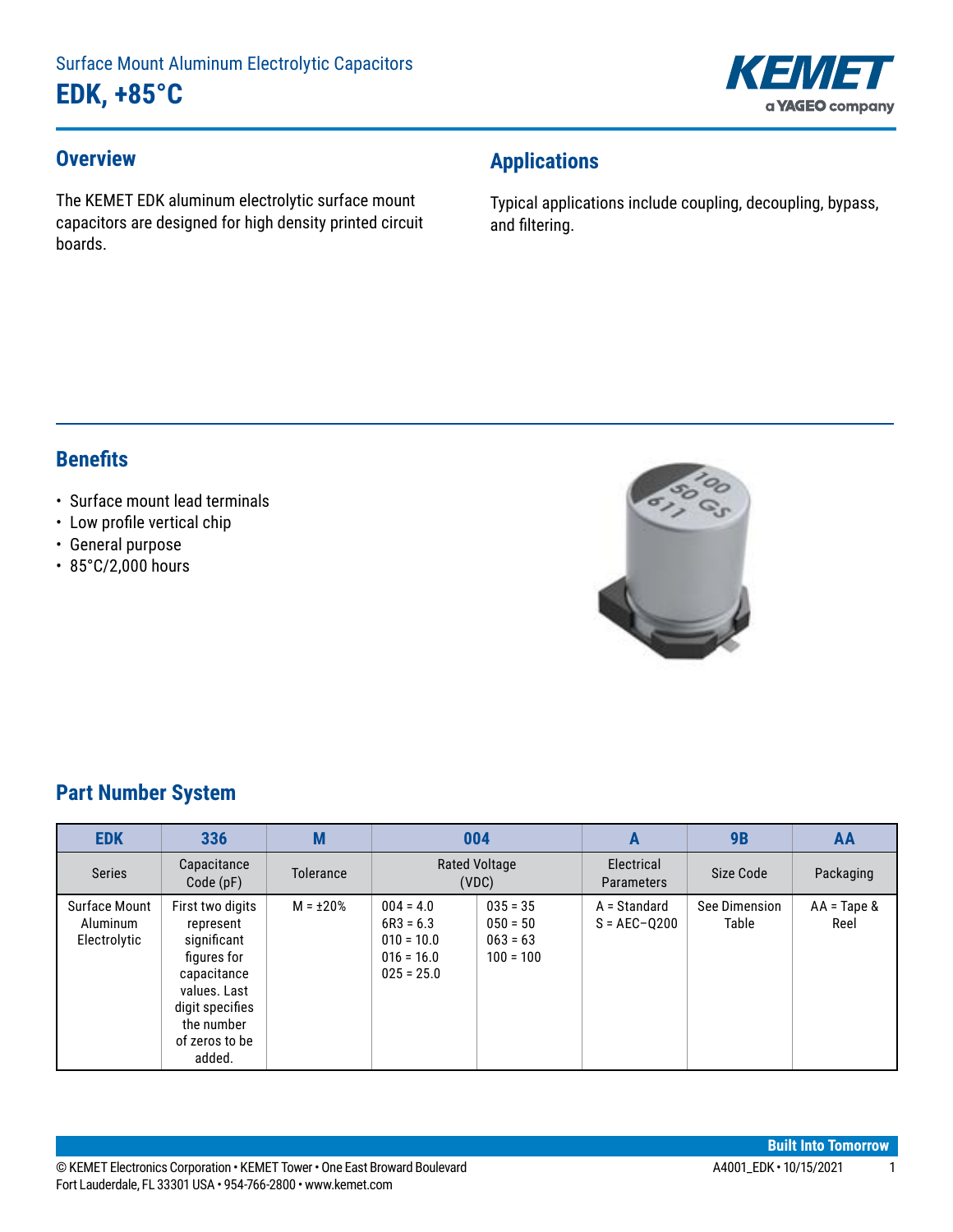

# **Dimensions – Millimeters**







| <b>Size Code</b> |         |                  |         |              | A/B     |                  | u       |                |         |           |
|------------------|---------|------------------|---------|--------------|---------|------------------|---------|----------------|---------|-----------|
|                  | Nominal | <b>Tolerance</b> | Nominal | Tolerance    | Nominal | <b>Tolerance</b> | Nominal | Tolerance      | Nominal | Tolerance |
| 9 <sub>B</sub>   | 4.0     | ±0.5             | 5.4     | $+0.25/-0.1$ | 4.3     | ±0.2             | 5.5     | Maximum        | 1.8     | ±0.2      |
| 9D               | 5.0     | ±0.5             | 5.4     | $+0.25/-0.1$ | 5.3     | ±0.2             | 6.5     | <b>Maximum</b> | 2.2     | ±0.2      |
| 9G               | 6.3     | ±0.5             | 5.4     | $+0.25/-0.1$ | 6.6     | ±0.2             | 7.8     | Maximum        | 2.6     | ±0.2      |
| 9H               | 6.3     | ±0.5             | 7.7     | ±0.3         | 6.6     | ±0.2             | 7.8     | <b>Maximum</b> | 2.6     | ±0.2      |
| 9M               | 8.0     | ±0.5             | 10.2    | ±0.3         | 8.3     | ±0.2             | 10.0    | Maximum        | 3.4     | ±0.2      |
| 9P               | 10.0    | ±0.5             | 10.2    | ±0.3         | 10.3    | ±0.2             | 13.0    | <b>Maximum</b> | 3.5     | ±0.2      |
| 9R               | 12.5    | ±0.5             | 13.5    | ±0.5         | 12.8    | ±0.2             | 15.2    | <b>Maximum</b> | 4.9     | ±0.2      |
| <b>9S</b>        | 12.5    | ±0.5             | 16.0    | ±0.5         | 12.8    | ±0.2             | 15.2    | <b>Maximum</b> | 4.9     | ±0.2      |

|                  |         |                | G       |                  | Р       |                  | W       |                  |
|------------------|---------|----------------|---------|------------------|---------|------------------|---------|------------------|
| <b>Size Code</b> | Nominal | Tolerance      | Nominal | <b>Tolerance</b> | Nominal | <b>Tolerance</b> | Nominal | <b>Tolerance</b> |
| 9 <sub>B</sub>   | 0.3     | <b>Maximum</b> | 0.35    | $+0.15/-0.2$     | 1.0     | ±0.2             | 0.65    | ±0.1             |
| 9 <sub>D</sub>   | 0.3     | <b>Maximum</b> | 0.35    | $+0.15/-0.2$     | 1.5     | ±0.2             | 0.65    | ±0.1             |
| 9G               | 0.3     | <b>Maximum</b> | 0.35    | $+0.15/-0.2$     | 1.8     | ±0.2             | 0.65    | ±0.1             |
| 9H               | 0.3     | <b>Maximum</b> | 0.35    | $+0.15/-0.2$     | 1.8     | ±0.2             | 0.65    | ±0.1             |
| 9M               | 0.3     | Maximum        | 0.70    | ±0.2             | 3.1     | ±0.2             | 0.90    | ±0.2             |
| 9P               | 0.3     | <b>Maximum</b> | 0.70    | ±0.2             | 4.6     | ±0.2             | 0.90    | ±0.2             |
| 9R               | 0.3     | Maximum        | 1.0     | ±0.2             | 4.6     | ±0.2             | 1.25    | ±0.2             |
| <b>9S</b>        | 0.3     | Maximum        | 1.0     | ±0.2             | 4.6     | ±0.2             | 1.25    | ±0.2             |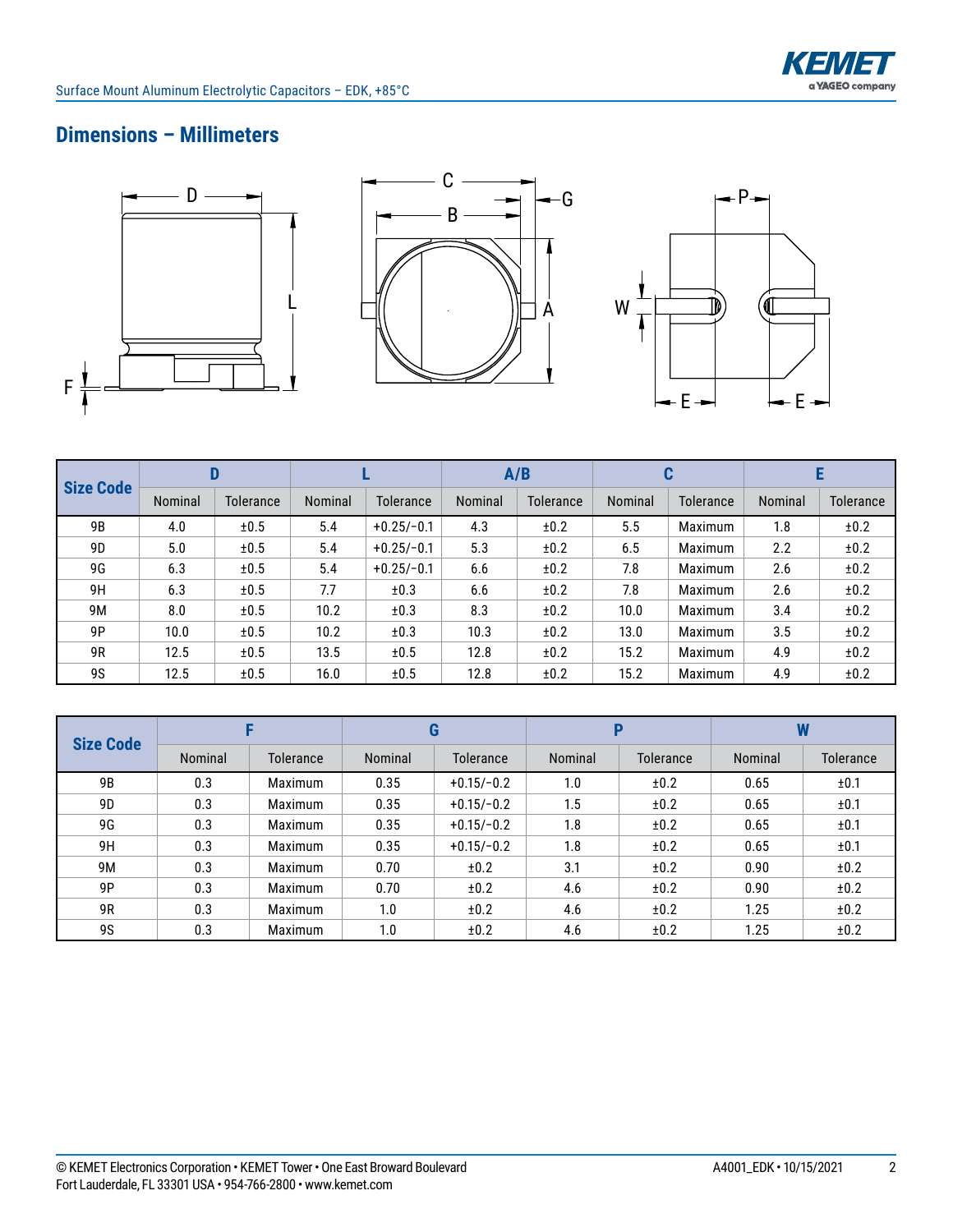

### **Environmental Compliance**

As an environmentally conscious company, KEMET is working continuously with improvements concerning the environmental effects of both our capacitors and their production. In Europe (RoHS Directive) and in some other geographical areas like China, legislation has been put in place to prevent the use of some hazardous materials, such as lead (Pb), in electronic equipment. All products in this catalog are produced to help our customers' obligations to guarantee their products and fulfill these legislative requirements. The only material of concern in our products has been lead (Pb), which has been removed from all designs to fulfill the requirement of containing less than 0.1% of lead in any homogeneous material. KEMET will closely follow any changes in legislation world wide and make any necessary changes in its products, whenever needed.

Some customer segments such as medical, military and automotive electronics may still require the use of lead in electrode coatings. To clarify the situation and distinguish products from each other, a special symbol is used on the packaging labels for RoHS compatible capacitors.

Due to customer requirements, there may appear additional markings such as lead free (LF) or lead-free wires (LFW) on the label.

| <b>Item</b>                          | <b>Performance Characteristics</b>                                                                                   |
|--------------------------------------|----------------------------------------------------------------------------------------------------------------------|
| Capacitance Range                    | $1 - 1,500 \,\mu F$                                                                                                  |
| Rated Voltage                        | 4 - 100 VDC                                                                                                          |
| <b>Operating Temperature</b>         | $-40^{\circ}$ C to $+85^{\circ}$ C                                                                                   |
| Capacitance Tolerance                | ±20% at 120 Hz/20°C                                                                                                  |
| Life Test                            | 2,000 hours (see conditions in Test Method & Performance)                                                            |
|                                      | $l \leq 0.01$ CV or 3 µA, whichever is greater                                                                       |
| Leakage Current                      | C = rated capacitance ( $\mu$ F), V = rated voltage (VDC). Voltage<br>applied for 2 minutes at 20°C.                 |
|                                      | Automotive version: Part number position 11 = "S"                                                                    |
| <b>Vibration Test Specifications</b> | 5G maximum acceleration. Vibration applied in 3 directions<br>(X, Y, and Z axis). 4-hour sessions at $10 - 2,000$ Hz |
|                                      | (Capacitor clamped by the body)                                                                                      |

# **Performance Characteristics**

# **Impedance Z Characteristics at 120 Hz**

| Rated Voltage (VDC) |    | 6.3 | 10 | 16 | 25 | 35 | 50 | 63 | 100 |
|---------------------|----|-----|----|----|----|----|----|----|-----|
| Z (-25°C)/Z (20°C)  |    |     |    | -  |    |    |    | -  |     |
| Z (-40°C)/Z (20°C)  | 15 |     |    |    |    |    |    | υ  |     |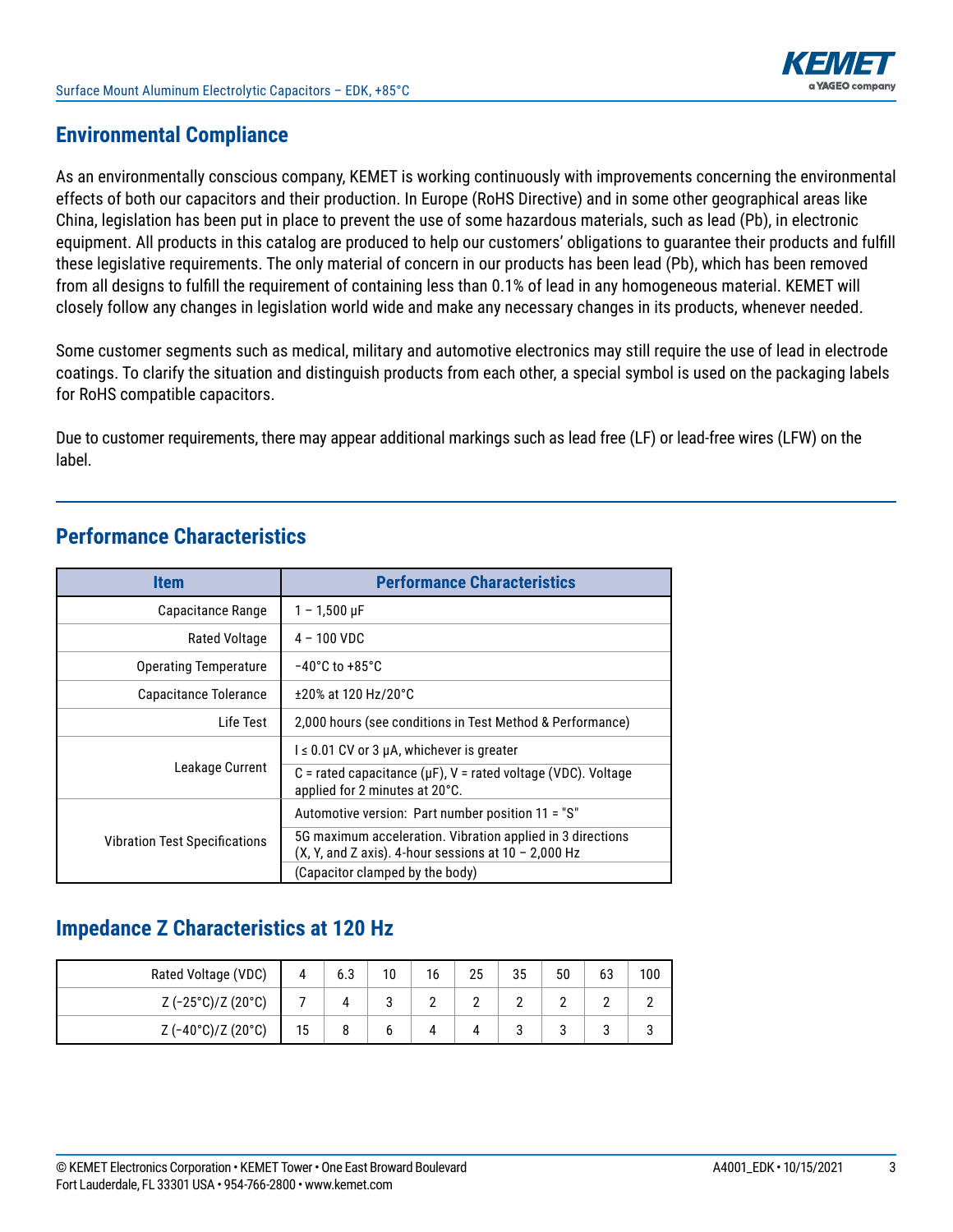

### **Compensation Factor of Ripple Current (RC) vs. Frequency**

| <b>Rated Voltage (VDC)</b> | 60 Hz | <b>120 Hz</b> | kHz  | 10 kHz |
|----------------------------|-------|---------------|------|--------|
| Coefficient                | 0.80  | 1.00          | 1.15 | 1.25   |

### **Test Method & Performance**

| <b>Conditions</b>         | <b>Load Life Test</b>                                                                                | <b>Shelf Life Test</b>                                                                 |  |  |  |  |
|---------------------------|------------------------------------------------------------------------------------------------------|----------------------------------------------------------------------------------------|--|--|--|--|
| Temperature               | $85^{\circ}$ C                                                                                       | $85^{\circ}$ C                                                                         |  |  |  |  |
| <b>Test Duration</b>      | 2.000 hours                                                                                          | 1.000 hours                                                                            |  |  |  |  |
| <b>Ripple Current</b>     | Maximum ripple current specified at 120 Hz 85°C                                                      | No ripple current applied                                                              |  |  |  |  |
| Voltage                   | The sum of DC voltage and the peak AC voltage<br>must not exceed the rated voltage of the capacitor. | No voltage applied                                                                     |  |  |  |  |
| <b>Performance</b>        |                                                                                                      | The following specifications will be satisfied when the capacitor is restored to 20°C: |  |  |  |  |
| Capacitance Change        | Within ±20% of the initial value                                                                     |                                                                                        |  |  |  |  |
| <b>Dissipation Factor</b> | Does not exceed 200% of the specified value                                                          |                                                                                        |  |  |  |  |
| Leakage Current           | Does not exceed specified value                                                                      |                                                                                        |  |  |  |  |

## **Shelf Life**

The capacitance, ESR and impedance of a capacitor will not change significantly after extended storage periods, however, the leakage current will very slowly increase.

KEMET's E aluminum electrolytic capacitors should not be stored in high temperatures or where there is a high level of humidity. The suitable storage condition for KEMET's E aluminum electrolytic capacitors is +5 to +35°C and less than 75% in relative humidity. KEMET's E aluminum electrolytic capacitors should not be stored in damp conditions such as water, saltwater spray or oil spray. KEMET's E aluminum electrolytic capacitors should not be stored in an environment full of hazardous gas (hydrogen sulphide, sulphurous acid gas, nitrous acid, chlorine gas, ammonium, etc.) KEMET's E aluminum electrolytic capacitors should not be stored under exposure to ozone, ultraviolet rays or radiation.

**If a capacitor has been stored for more than 18 months under these conditions and it shows increased leakage current, then a treatment by voltage application is recommended.**

## **Re-Age (Reforming) Procedure**

Apply the rated voltage to the capacitor at room temperature for a period of one hour, or until the leakage current has fallen to a steady value below the specified limit. During re-aging a maximum charging current of twice the specified leakage current or 5 mA, whichever is greater, is suggested.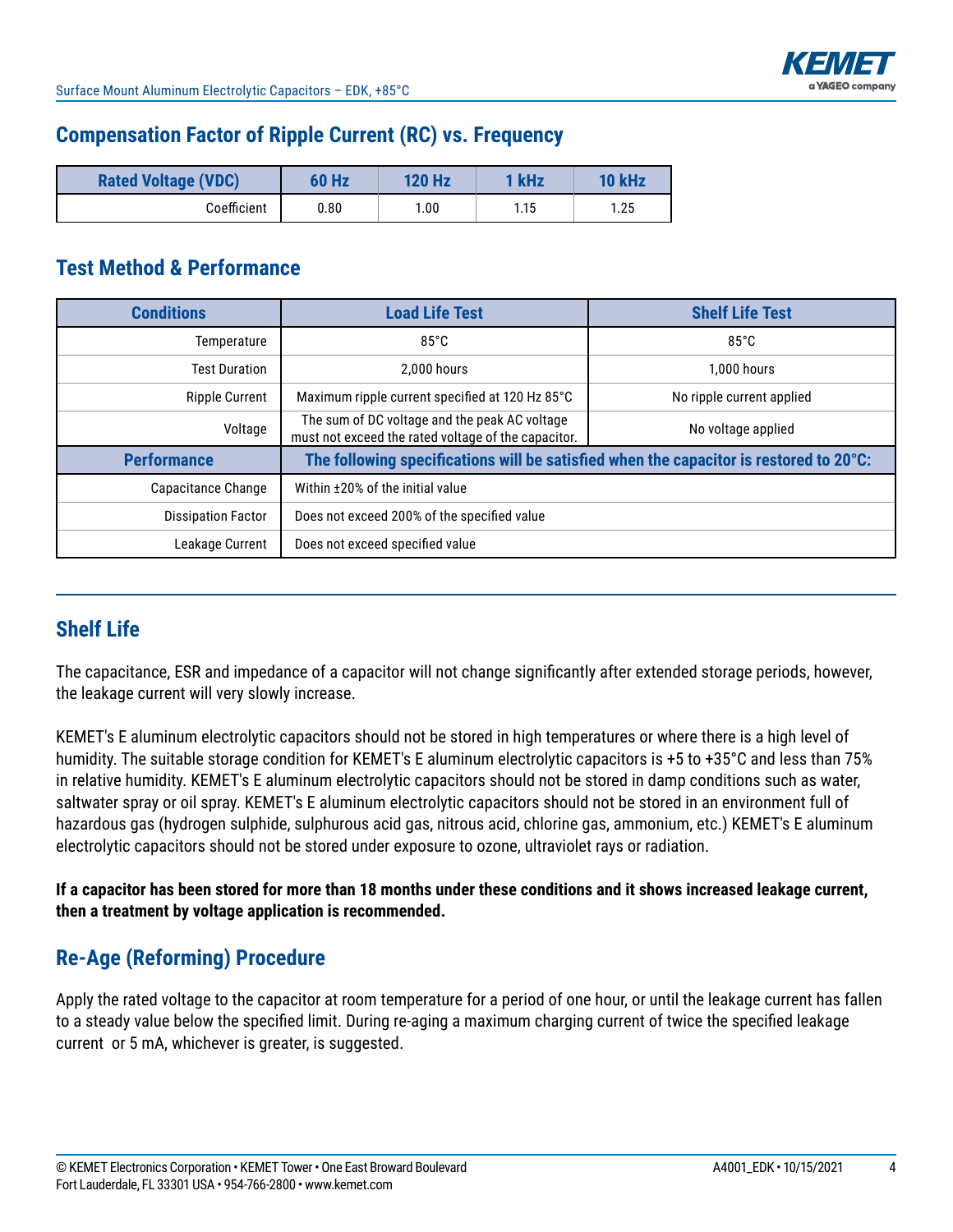

### **Table 1 – Ratings & Part Number Reference**

| <b>VDC</b>     | <b>VDC Surge</b><br><b>Voltage</b> | <b>Rated</b><br><b>Capacitance</b><br>120 Hz 20°C<br>$(\mu F)$ | <b>Case Size</b><br>$D \times L$ (mm) | <b>DF</b><br><b>120 Hz</b><br>$20^{\circ}$ C<br>(tan $\delta$ %) | <b>RC</b><br><b>120 Hz</b><br>85°C<br>(mA) | LC<br>$20^{\circ}$ C<br><b>2 Minutes</b><br>$(\mu A)$ | <b>Part Number</b>                     |
|----------------|------------------------------------|----------------------------------------------------------------|---------------------------------------|------------------------------------------------------------------|--------------------------------------------|-------------------------------------------------------|----------------------------------------|
| $\overline{4}$ | $\sqrt{5}$                         | 33                                                             | $4 \times 5.4$                        | 35                                                               | 26                                         | 3.0                                                   | EDK336M004(1)9BAA                      |
| $\overline{4}$ | $\sqrt{5}$                         | 47                                                             | $4 \times 5.4$                        | 35                                                               | 34                                         | 3.0                                                   | EDK476M004(1)9BAA                      |
| 4              | $\overline{5}$                     | 100                                                            | $5 \times 5.4$                        | 35                                                               | 61                                         | 4.0                                                   | EDK107M004(1)9DAA                      |
| 4              | $\overline{5}$                     | 220                                                            | $6.3 \times 5.4$                      | 35                                                               | 82                                         | 8.8                                                   | EDK227M004(1)9GAA                      |
| $\overline{4}$ | $\sqrt{5}$                         | 330                                                            | $6.3 \times 5.4$                      | 35                                                               | 80                                         | 13.2                                                  | EDK337M004(1)9GAA                      |
| 4              | $\mathbf 5$                        | 470                                                            | $6.3 \times 7.7$                      | 35                                                               | 200                                        | 18.8                                                  | EDK477M004(1)9HAA                      |
| 6.3            | 8                                  | 22                                                             | 4 x 5.4                               | 26                                                               | 20                                         | 3.0                                                   | EDK226M6R3(1)9BAA                      |
| 6.3            | 8                                  | 33                                                             | 5x5.4                                 | 26                                                               | 22                                         | 3.0                                                   | EDK336M6R3(1)9DAA                      |
| 6.3            | 8                                  | 33                                                             | 4 x 5.4                               | 26                                                               | 22                                         | 3.0                                                   | EDK336M6R3(1)9BAA                      |
| 6.3            | 8                                  | 47                                                             | 4 x 5.4                               | 26                                                               | 36                                         | 3.0                                                   | EDK476M6R3(1)9BAA                      |
| 6.3            | 8                                  | 47                                                             | 5x5.4                                 | 26                                                               | 46                                         | 3.0                                                   | EDK476M6R3(1)9DAA                      |
| 6.3<br>6.3     | $\boldsymbol{8}$<br>8              | 100<br>100                                                     | $5 \times 5.4$                        | 26<br>26                                                         | 47<br>71                                   | 6.3<br>6.3                                            | EDK107M6R3(1)9DAA                      |
| 6.3            | 8                                  | 150                                                            | $6.3 \times 5.4$<br>$6.3 \times 5.4$  | 26                                                               | 71                                         | 9.5                                                   | EDK107M6R3(1)9GAA<br>EDK157M6R3(1)9GAA |
| 6.3            | $\boldsymbol{8}$                   | 220                                                            | 8 x 6.2                               | 35                                                               | 250                                        | 13.9                                                  | EDK227M6R3(1)9LAA                      |
| 6.3            | 8                                  | 220                                                            | $6.3 \times 5.4$                      | 35                                                               | 74                                         | 13.9                                                  | EDK227M6R3(1)9GAA                      |
| 6.3            | 8                                  | 220                                                            | 6.3 x 7.7                             | 35                                                               | 235                                        | 13.9                                                  | EDK227M6R3(1)9HAA                      |
| 6.3            | 8                                  | 330                                                            | 8 x 6.2                               | 35                                                               | 300                                        | 20.8                                                  | EDK337M6R3(1)9LAA                      |
| 6.3            | 8                                  | 330                                                            | 6.3 x 7.7                             | 35                                                               | 280                                        | 20.8                                                  | EDK337M6R3(1)9HAA                      |
| 6.3            | 8                                  | 470                                                            | 8 x 10.2                              | 35                                                               | 380                                        | 29.6                                                  | EDK477M6R3(1)9MAA                      |
| 6.3            | 8                                  | 680                                                            | 10 x 10.2                             | 35                                                               | 458                                        | 42.8                                                  | EDK687M6R3(1)9PAA                      |
| 6.3            | 8                                  | 1000                                                           | 8 x 10.2                              | 35                                                               | 500                                        | 63.0                                                  | EDK108M6R3(1)9MAA                      |
| 6.3            | 8                                  | 1000                                                           | 10 x 10.2                             | 35                                                               | 700                                        | 63.0                                                  | EDK108M6R3(1)9PAA                      |
| 6.3            | $\bf 8$                            | 1500                                                           | 10 x 10.2                             | 35                                                               | 750                                        | 94.5                                                  | EDK158M6R3(1)9PAA                      |
| 10             | 13                                 | 22                                                             | 4 x 5.4                               | 30                                                               | 28                                         | 3.0                                                   | EDK226M010(1)9BAA                      |
| 10             | 13                                 | 33                                                             | 4 x 5.4                               | $30\,$                                                           | 29                                         | 3.3                                                   | EDK336M010(1)9BAA                      |
| 10             | 13                                 | 33                                                             | 5 x 5.4                               | 20                                                               | 43                                         | 3.3                                                   | EDK336M010(1)9DAA                      |
| 10             | 13                                 | 47                                                             | $5\times5.4$                          | 30                                                               | 43                                         | 4.7                                                   | EDK476M010(1)9DAA                      |
| 10<br>10       | 13<br>13                           | 100<br>220                                                     | $6.3 \times 5.4$<br>6.3 x 7.7         | 26<br>26                                                         | 70<br>250                                  | 10.0<br>22.0                                          | EDK107M010(1)9GAA                      |
| 10             | 13                                 | 330                                                            | 8 x 10.2                              | 26                                                               | 330                                        | 33.0                                                  | EDK227M010(1)9HAA<br>EDK337M010(1)9MAA |
| 10             | 13                                 | 470                                                            | 8 x 10.2                              | 26                                                               | 390                                        | 47.0                                                  | EDK477M010(1)9MAA                      |
| 10             | 13                                 | 470                                                            | 10 x 10.2                             | 26                                                               | 400                                        | 47.0                                                  | EDK477M010(1)9PAA                      |
| 10             | 13                                 | 1000                                                           | 10 x 10.2                             | 26                                                               | 580                                        | 100.0                                                 | EDK108M010(1)9PAA                      |
| 16             | 20                                 | 4.7                                                            | 4 x 5.4                               | 16                                                               | 20                                         | 3.0                                                   | EDK475M016(1)9BAA                      |
| 16             | 20                                 | 10                                                             | 4 x 5.4                               | 16                                                               | 28                                         | 3.0                                                   | EDK106M016(1)9BAA                      |
| 16             | 20                                 | 22                                                             | 5 x 5.4                               | 16                                                               | 39                                         | 3.5                                                   | EDK226M016(1)9DAA                      |
| 16             | 20                                 | 22                                                             | 4 x 5.4                               | 26                                                               | 28                                         | 3.5                                                   | EDK226M016(1)9BAA                      |
| 16             | 20                                 | 22                                                             | 5 x 5.4                               | 16                                                               | 39                                         | 3.5                                                   | EDK226M016(1)9DAA                      |
| 16             | 20                                 | 33                                                             | 5 x 5.4                               | 26                                                               | 45                                         | 5.3                                                   | EDK336M016(1)9DAA                      |
| 16             | 20                                 | 33                                                             | $6.3 \times 5.4$                      | 16                                                               | 66                                         | 5.3                                                   | EDK336M016(1)9GAA                      |
| 16             | 20                                 | 47                                                             | 5 x 5.4                               | 16                                                               | 45                                         | 7.5                                                   | EDK476M016(1)9DAA                      |
| 16             | 20                                 | 47                                                             | $6.3 \times 5.4$                      | 16                                                               | 70                                         | 7.5                                                   | EDK476M016(1)9GAA                      |
| 16             | $20\,$<br>20                       | 100                                                            | $6.3 \times 5.4$                      | $20\,$                                                           | $70\,$                                     | 16.0                                                  | EDK107M016(1)9GAA                      |
| 16<br>16       | 20                                 | 100<br>220                                                     | $6.3 \times 7.7$<br>$6.3 \times 7.7$  | 20<br>20                                                         | 85<br>162                                  | 16.0<br>35.2                                          | EDK107M016(1)9HAA<br>EDK227M016(1)9HAA |
| 16             | 20                                 | 220                                                            | 8 x 10.2                              | $20\,$                                                           | 280                                        | 35.2                                                  | EDK227M016(1)9MAA                      |
| 16             | 20                                 | 330                                                            | 8 x 10.2                              | $20\,$                                                           | 320                                        | 52.8                                                  | EDK337M016(1)9MAA                      |
| 16             | 20                                 | 330                                                            | 10 x 10.2                             | $20\,$                                                           | 380                                        | 52.8                                                  | EDK337M016(1)9PAA                      |
| 16             | 20                                 | 470                                                            | 8 x 10.2                              | 20                                                               | 350                                        | 75.2                                                  | EDK477M016(1)9MAA                      |
| 16             | 20                                 | 470                                                            | 10 x 10.2                             | $20\,$                                                           | 420                                        | 75.2                                                  | EDK477M016(1)9PAA                      |
| 16             | 20                                 | 680                                                            | 10 x 10.2                             | 20                                                               | 430                                        | 108.8                                                 | EDK687M016(1)9PAA                      |
| <b>VDC</b>     | <b>VDC Surge</b>                   | <b>Rated Capacitance</b>                                       | <b>Case Size</b>                      | DF                                                               | RC                                         | LC                                                    | <b>Part Number</b>                     |

*(1) Insert Electrical Parameters code. See Part Number System for available options.*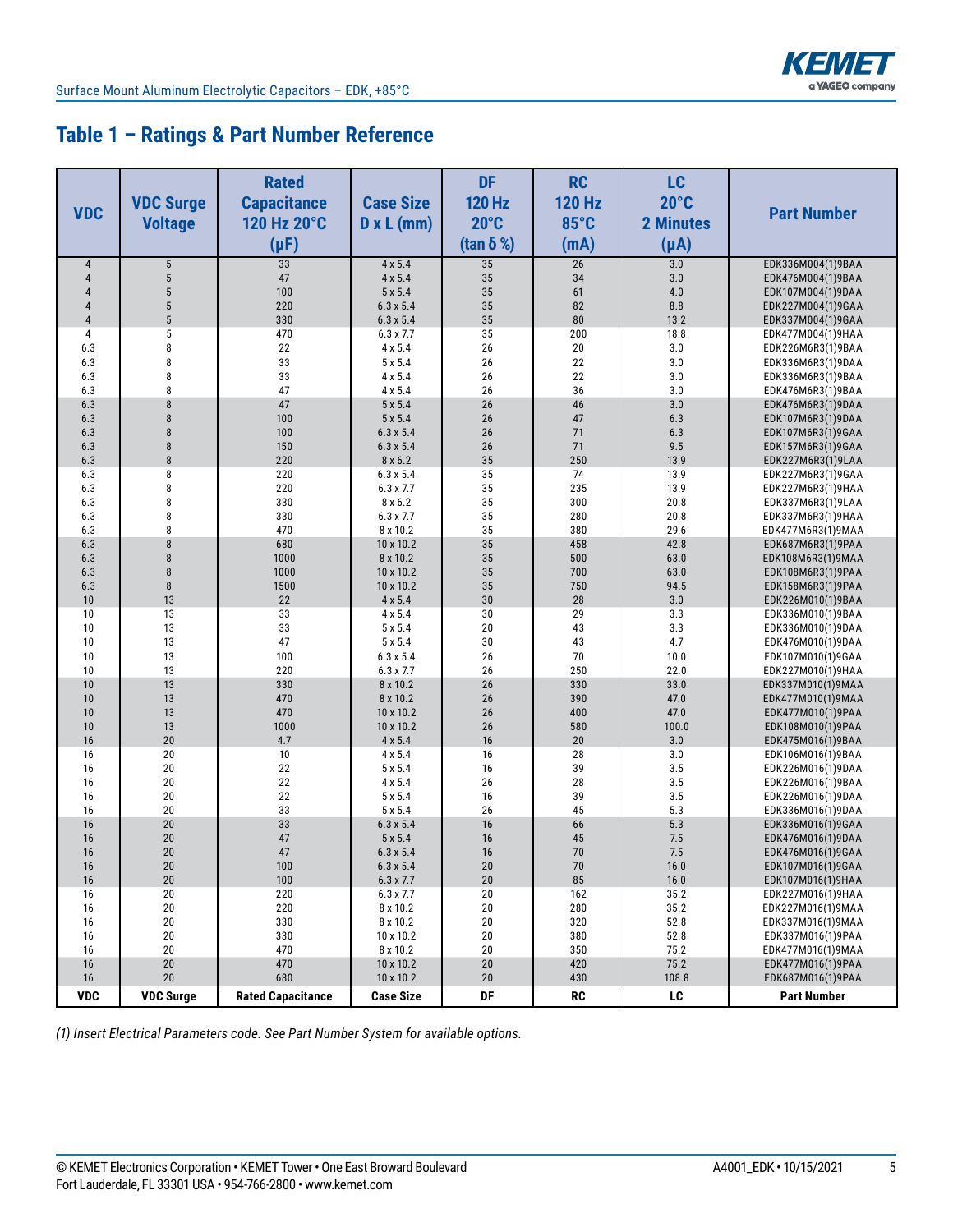

### **Table 1 – Ratings & Part Number Reference cont.**

| <b>VDC</b> | <b>VDC Surge</b><br><b>Voltage</b> | <b>Rated</b><br><b>Capacitance</b><br>120 Hz 20°C<br>$(\mu F)$ | <b>Case Size</b><br>$D \times L$ (mm) | <b>DF</b><br><b>120 Hz</b><br>$20^{\circ}$ C<br>(tan $\delta$ %) | <b>RC</b><br><b>120 Hz</b><br>85°C<br>(mA) | <b>LC</b><br>$20^{\circ}$ C<br><b>2 Minutes</b><br>$(\mu A)$ | <b>Part Number</b>                     |
|------------|------------------------------------|----------------------------------------------------------------|---------------------------------------|------------------------------------------------------------------|--------------------------------------------|--------------------------------------------------------------|----------------------------------------|
| 25         | 32                                 | 4.7                                                            | $4 \times 5.4$                        | 14                                                               | $\overline{22}$                            | 3.0                                                          | EDK475M025(1)9BAA                      |
| 25         | 32                                 | 10                                                             | $4 \times 5.4$                        | 20                                                               | 24                                         | 3.0                                                          | EDK106M025(1)9BAA                      |
| 25         | 32                                 | 10                                                             | 5x5.4                                 | 14                                                               | 28                                         | 3.0                                                          | EDK106M025(1)9DAA                      |
| 25         | 32                                 | 22                                                             | 5 x 5.4                               | 20                                                               | 35                                         | 5.5                                                          | EDK226M025(1)9DAA                      |
| 25         | 32                                 | 22                                                             | $6.3 \times 5.4$                      | 14                                                               | 55                                         | 5.5                                                          | EDK226M025(1)9GAA                      |
| 25         | 32                                 | 33                                                             | $5 \times 5.4$                        | 20                                                               | 42                                         | 8.3                                                          | EDK336M025(1)9DAA                      |
| 25         | 32                                 | 33                                                             | $6.3 \times 5.4$                      | 14                                                               | 65                                         | 8.3                                                          | EDK336M025(1)9GAA                      |
| 25         | 32                                 | 47                                                             | $6.3 \times 5.4$                      | 20                                                               | 70                                         | 11.8                                                         | EDK476M025(1)9GAA                      |
| 25         | 32                                 | 47                                                             | $6.3 \times 7.7$                      | 16                                                               | 96                                         | 11.8                                                         | EDK476M025(1)9HAA                      |
| 25         | 32                                 | 100                                                            | 8x6.2                                 | 16<br>16                                                         | 145                                        | 25.0                                                         | EDK107M025(1)9LAA                      |
| 25<br>25   | 32<br>32                           | 100<br>100                                                     | $6.3 \times 7.7$<br>8 x 10.2          | 16                                                               | 143<br>180                                 | 25.0<br>25.0                                                 | EDK107M025(1)9HAA                      |
| 25         | 32                                 | 220                                                            | 8 x 10.2                              | 16                                                               | 230                                        | 55.0                                                         | EDK107M025(1)9MAA<br>EDK227M025(1)9MAA |
| 25         | 32                                 | 220                                                            | 10 x 10.2                             | 16                                                               | 310                                        | 55.0                                                         | EDK227M025(1)9PAA                      |
| 25         | 32                                 | 330                                                            | 8 x 10.2                              | 16                                                               | 270                                        | 82.5                                                         | EDK337M025(1)9MAA                      |
| 25         | 32                                 | 330                                                            | 10 x 10.2                             | 16                                                               | 340                                        | 82.5                                                         | EDK337M025(1)9PAA                      |
| 25         | 32                                 | 470                                                            | 10 x 10.2                             | 16                                                               | 380                                        | 117.5                                                        | EDK477M025(1)9PAA                      |
| 35         | 44                                 | 2.2                                                            | 4 x 5.4                               | 12                                                               | 8                                          | 3.0                                                          | EDK225M035(1)9BAA                      |
| 35         | 44                                 | 3.3                                                            | $4 \times 5.4$                        | 12                                                               | 10                                         | 3.0                                                          | EDK335M035(1)9BAA                      |
| 35         | 44                                 | 4.7                                                            | 4 x 5.4                               | 12                                                               | 22                                         | 3.0                                                          | EDK475M035(1)9BAA                      |
| 35         | 44                                 | 10                                                             | 4 x 5.4                               | 16                                                               | 24                                         | 3.5                                                          | EDK106M035(1)9BAA                      |
| 35         | 44                                 | 10                                                             | $5 \times 5.4$                        | 12                                                               | 30                                         | 3.5                                                          | EDK106M035(1)9DAA                      |
| 35         | 44                                 | 22                                                             | 5x5.4                                 | 16                                                               | 36                                         | 7.7                                                          | EDK226M035(1)9DAA                      |
| 35         | 44                                 | 22                                                             | $6.3 \times 5.4$                      | 12                                                               | 60                                         | 7.7                                                          | EDK226M035(1)9GAA                      |
| 35         | 44                                 | 33                                                             | $6.3 \times 5.4$                      | 16                                                               | 60                                         | 11.6                                                         | EDK336M035(1)9GAA                      |
| 35         | 44                                 | 33                                                             | $6.3 \times 7.7$                      | 14                                                               | 130                                        | 11.6                                                         | EDK336M035(1)9HAA                      |
| 35         | 44                                 | 47                                                             | $6.3 \times 5.4$                      | 16                                                               | 70                                         | 16.5                                                         | EDK476M035(1)9GAA                      |
| 35         | 44                                 | 47                                                             | $6.3 \times 7.7$                      | 14                                                               | 165                                        | 16.5                                                         | EDK476M035(1)9HAA                      |
| 35         | 44                                 | 100                                                            | $6.3 \times 7.7$                      | 14                                                               | 140                                        | 35.0                                                         | EDK107M035(1)9HAA                      |
| 35         | 44                                 | 100                                                            | 8 x 10.2                              | 14                                                               | 180                                        | 35.0                                                         | EDK107M035(1)9MAA                      |
| 35         | 44                                 | 220                                                            | 8 x 10.2                              | 14                                                               | 200                                        | 77.0                                                         | EDK227M035(1)9MAA                      |
| 35         | 44                                 | 220                                                            | 10 x 10.2                             | 14                                                               | 310                                        | 77.0                                                         | EDK227M035(1)9PAA                      |
| 35         | 44                                 | 330                                                            | 10 x 10.2                             | 14                                                               | 350                                        | 115.5                                                        | EDK337M035(1)9PAA                      |
| 50         | 63                                 | $\mathbf{1}$                                                   | 4 x 5.4                               | 12                                                               | 10                                         | 3.0                                                          | EDK105M050(1)9BAA                      |
| 50<br>50   | 63<br>63                           | 2.2<br>3.3                                                     | 4 x 5.4                               | 12<br>12                                                         | 16<br>16                                   | 3.0<br>$3.0\,$                                               | EDK225M050(1)9BAA                      |
| 50         | 63                                 | 4.7                                                            | 4 x 5.4<br>$4 \times 5.4$             | 14                                                               | 18                                         | 3.0                                                          | EDK335M050(1)9BAA<br>EDK475M050(1)9BAA |
| 50         | 63                                 | 4.7                                                            | 5 x 5.4                               | 12                                                               | 23                                         | 3.0                                                          | EDK475M050(1)9DAA                      |
| 50         | 63                                 | 10                                                             | 5x5.4                                 | 14                                                               | 27                                         | 5.0                                                          | EDK106M050(1)9DAA                      |
| 50         | 63                                 | 10                                                             | $6.3 \times 5.4$                      | 12                                                               | 35                                         | 5.0                                                          | EDK106M050(1)9GAA                      |
| 50         | 63                                 | 22                                                             | 8x6.2                                 | 12                                                               | 110                                        | 11.0                                                         | EDK226M050(1)9LAA                      |
| 50         | 63                                 | 22                                                             | $6.3 \times 5.4$                      | 14                                                               | 40                                         | 11.0                                                         | EDK226M050(1)9GAA                      |
| 50         | 63                                 | 22                                                             | 6.3 x 7.7                             | 12                                                               | 90                                         | 11.0                                                         | EDK226M050(1)9HAA                      |
| 50         | 63                                 | 33                                                             | $6.3 \times 7.7$                      | 12                                                               | 90                                         | 16.5                                                         | EDK336M050(1)9HAA                      |
| 50         | 63                                 | 33                                                             | 8 x 10.2                              | 12                                                               | 120                                        | 16.5                                                         | EDK336M050(1)9MAA                      |
| 50         | 63                                 | 47                                                             | 6.3 x 7.7                             | $12\,$                                                           | 90                                         | 23.5                                                         | EDK476M050(1)9HAA                      |
| 50         | 63                                 | 47                                                             | 8 x 10.2                              | $12\,$                                                           | 120                                        | 23.5                                                         | EDK476M050(1)9MAA                      |
| 50         | 63                                 | 100                                                            | 8 x 10.2                              | 12                                                               | 200                                        | 50.0                                                         | EDK107M050(1)9MAA                      |
| 50         | 63                                 | 100                                                            | 10 x 10.2                             | 12                                                               | 250                                        | 50.0                                                         | EDK107M050(1)9PAA                      |
| 50         | 63                                 | 220                                                            | 10 x 10.2                             | 12                                                               | 300                                        | 110.0                                                        | EDK227M050(1)9PAA                      |
| 63         | 79                                 | $\mathbf{1}$                                                   | $4 \times 5.4$                        | $18$                                                             | 10                                         | 3.0                                                          | EDK105M063(1)9BAA                      |
| <b>VDC</b> | <b>VDC Surge</b>                   | <b>Rated Capacitance</b>                                       | <b>Case Size</b>                      | DF                                                               | RC                                         | LC                                                           | <b>Part Number</b>                     |

*(1) Insert Electrical Parameters code. See Part Number System for available options.*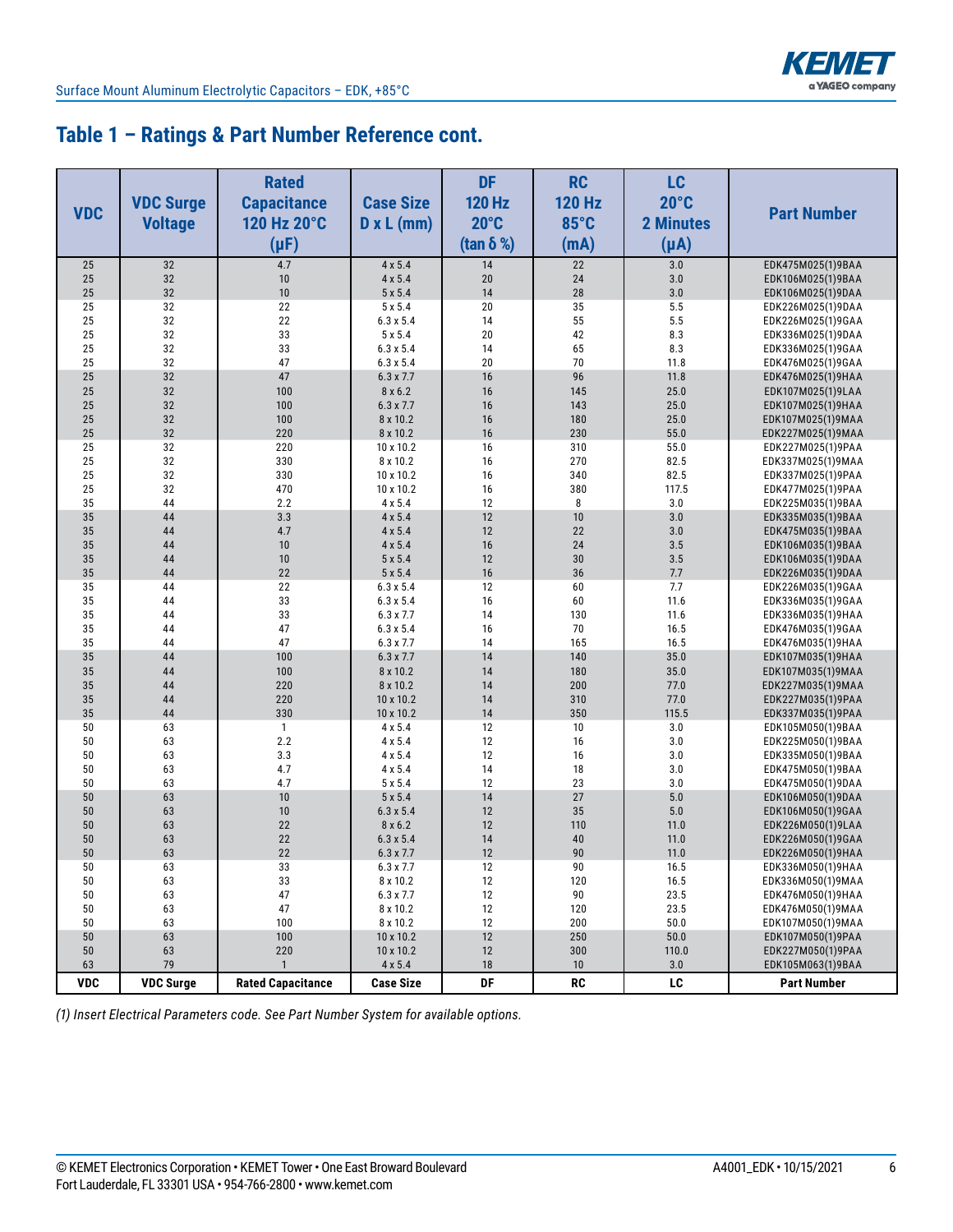

| <b>VDC</b> | <b>VDC Surge</b><br><b>Voltage</b> | <b>Rated</b><br><b>Capacitance</b><br>120 Hz 20°C<br>$(\mu F)$ | <b>Case Size</b><br>$D \times L$ (mm) | <b>DF</b><br><b>120 Hz</b><br>$20^{\circ}$ C<br>(tan $\delta$ %) | <b>RC</b><br><b>120 Hz</b><br>$85^{\circ}$ C<br>(mA) | <b>LC</b><br>$20^{\circ}$ C<br><b>2 Minutes</b><br>$(\mu A)$ | <b>Part Number</b> |
|------------|------------------------------------|----------------------------------------------------------------|---------------------------------------|------------------------------------------------------------------|------------------------------------------------------|--------------------------------------------------------------|--------------------|
| 63         | 79                                 | 4.7                                                            | $6.3 \times 5.4$                      | 18                                                               | 20                                                   | 3.0                                                          | EDK475M063(1)9GAA  |
| 63         | 79                                 | 10                                                             | 8 x 10.2                              | 18                                                               | 30                                                   | 6.3                                                          | EDK106M063(1)9MAA  |
| 63         | 79                                 | 10                                                             | $6.3 \times 5.4$                      | 18                                                               | 20                                                   | 6.3                                                          | EDK106M063(1)9GAA  |
| 63         | 79                                 | 22                                                             | $6.3 \times 7.7$                      | 18                                                               | 40                                                   | 13.9                                                         | EDK226M063(1)9HAA  |
| 63         | 79                                 | 22                                                             | 8 x 10.2                              | 18                                                               | 40                                                   | 13.9                                                         | EDK226M063(1)9MAA  |
| 63         | 79                                 | 33                                                             | 8 x 10.2                              | 18                                                               | 45                                                   | 20.8                                                         | EDK336M063(1)9MAA  |
| 63         | 79                                 | 47                                                             | 8 x 10.2                              | 18                                                               | 45                                                   | 29.6                                                         | EDK476M063(1)9MAA  |
| 63         | 79                                 | 100                                                            | $10 \times 10.2$                      | 18                                                               | 60                                                   | 63.0                                                         | EDK107M063(1)9PAA  |
| 100        | 125                                | 2.2                                                            | $6.3 \times 5.4$                      | 18                                                               | 30                                                   | 3.0                                                          | EDK225M100(1)9GAA  |
| 100        | 125                                | 3.3                                                            | $6.3 \times 7.7$                      | 18                                                               | 50                                                   | 3.3                                                          | EDK335M100(1)9HAA  |
| 100        | 125                                | 4.7                                                            | 8 x 10.2                              | 18                                                               | 50                                                   | 4.7                                                          | EDK475M100(1)9MAA  |
| 100        | 125                                | 4.7                                                            | $6.3 \times 7.7$                      | 18                                                               | 50                                                   | 4.7                                                          | EDK475M100(1)9HAA  |
| 100        | 125                                | 10                                                             | $6.3 \times 7.7$                      | 18                                                               | 50                                                   | 10.0                                                         | EDK106M100(1)9HAA  |
| 100        | 125                                | 10                                                             | 8 x 10.2                              | 18                                                               | 55                                                   | 10.0                                                         | EDK106M100(1)9MAA  |
| 100        | 125                                | 22                                                             | 8 x 10.2                              | 18                                                               | 55                                                   | 22.0                                                         | EDK226M100(1)9MAA  |
| 100        | 125                                | 22                                                             | $10 \times 10.2$                      | 18                                                               | 85                                                   | 22.0                                                         | EDK226M100(1)9PAA  |
| 100        | 125                                | 33                                                             | $10 \times 10.2$                      | 18                                                               | 90                                                   | 33.0                                                         | EDK336M100(1)9PAA  |
| <b>VDC</b> | <b>VDC Surge</b>                   | <b>Rated Capacitance</b>                                       | <b>Case Size</b>                      | DF                                                               | <b>RC</b>                                            | LC                                                           | <b>Part Number</b> |

### **Table 1 – Ratings & Part Number Reference cont.**

*(1) Insert Electrical Parameters code. See Part Number System for available options.*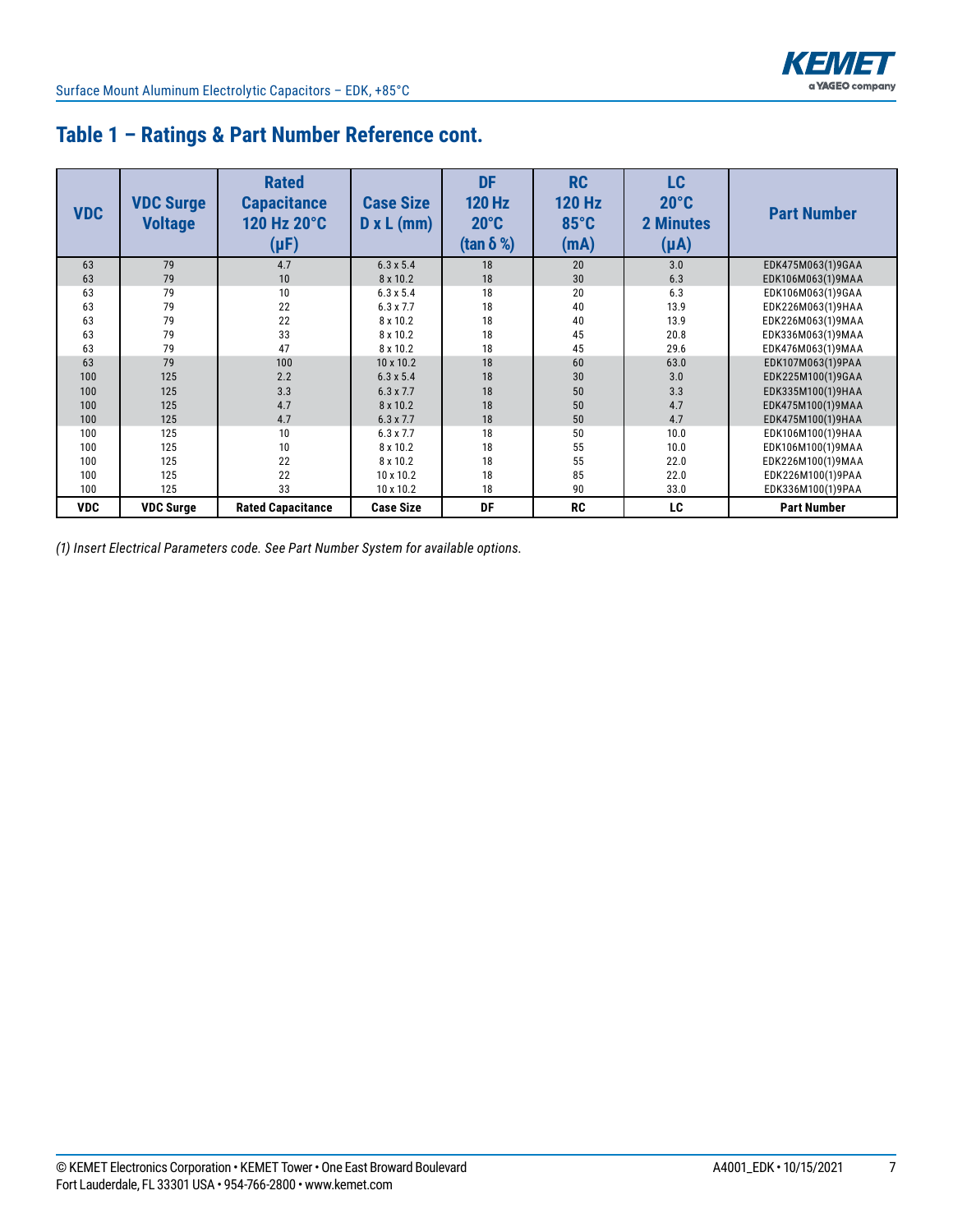

# **Mounting Positions (Safety Vent)**

In operation, electrolytic capacitors will always conduct a leakage current, which causes electrolysis. The oxygen produced by electrolysis will regenerate the dielectric layer but, at the same time, the hydrogen released may cause the internal pressure of the capacitor to increase. The overpressure vent, or safety vent, ensures that the gas can escape when the pressure reaches a certain value. All mounting positions must allow the safety vent to work properly.

### **Installing**

- As a general principle, lower-use temperatures result in a longer, useful life of the capacitor. For this reason, it should be ensured that electrolytic capacitors are placed away from heat-emitting components. Adequate space should be allowed between components for cooling air to circulate, particularly when high ripple current loads are applied. In any case, the maximum category temperature must not be exceeded.
- Do not deform the case of the capacitors or use capacitors with a deformed case.
- Verify that the connections of the capacitors are able to insert on the board without excessive mechanical force.
- If the capacitors require mounting through additional means, the recommended mounting accessories shall be used.
- Verify the correct polarization of the capacitor on the board.
- Verify that the space around the pressure relief device is according to the following guideline:

| <b>Case Diameter</b>   | <b>Space Around Safety Vent</b> |
|------------------------|---------------------------------|
| $\leq 16$ mm           | $> 2$ mm                        |
| $>$ 16 to $\leq$ 40 mm | $> 3$ mm                        |
| $>40$ mm               | $> 5$ mm                        |

It is recommended that capacitors always be mounted with the safety device uppermost or in the upper part of the capacitor.

- If the capacitors are stored for a long time, the leakage current must be verified. If the leakage current is superior to the value listed in this catalog, the capacitors must be reformed. In this case, they can be reformed by application of the rated voltage through a series resistor approximately 1 kΩ for capacitors with V<sub>R</sub> ≤ 160 V (5 W resistor) and 10 kΩ for the other rated voltages.
- In the case of capacitors connected in a series, a suitable voltage sharing must be used.
- In the case of balancing resistors, the approximate resistance value can be calculated as:  $R = 60/C$ .

KEMET recommends, nevertheless, to ensure that the voltage across each capacitor does not exceed its rated voltage.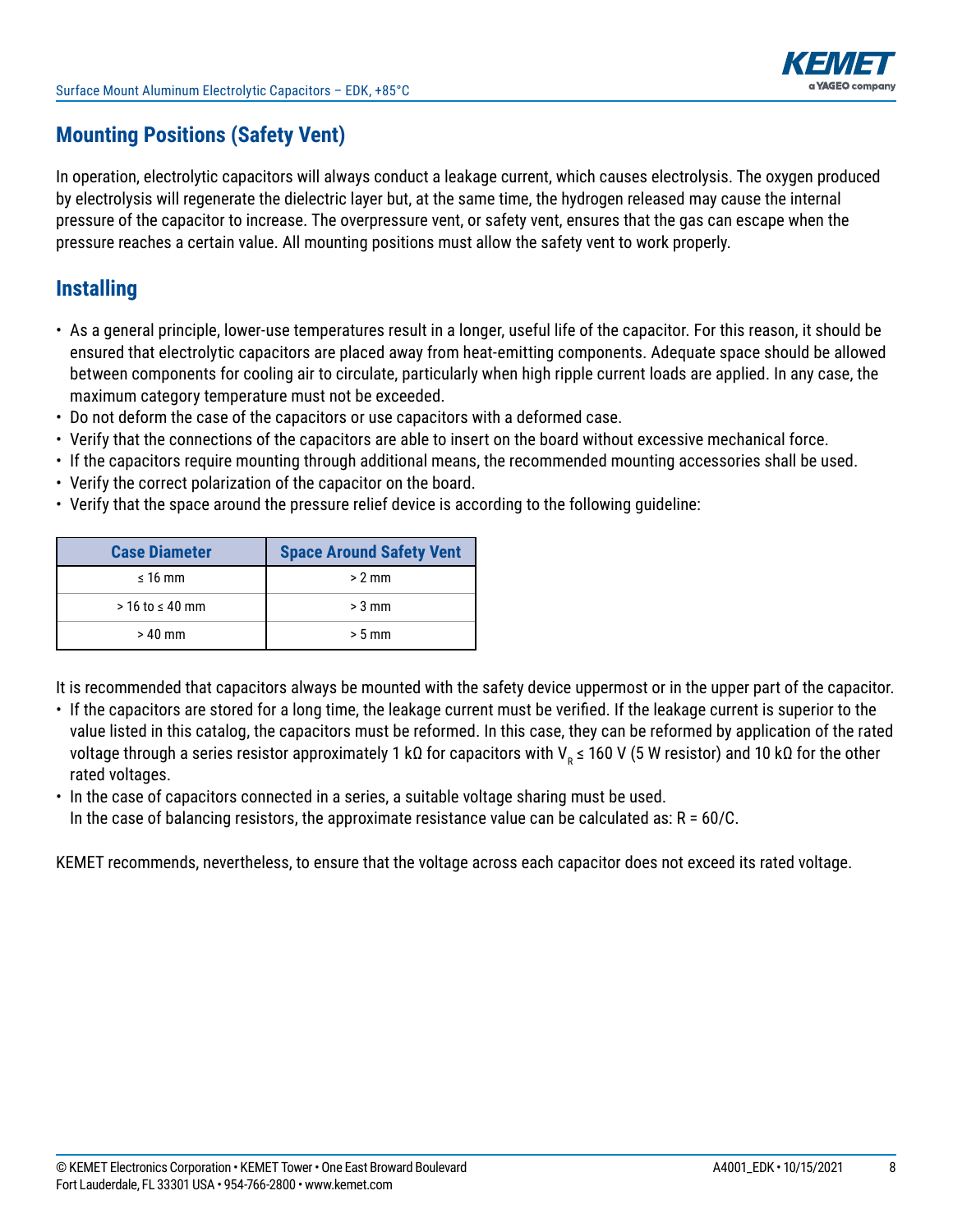



Simplified equivalent circuit diagram of an electrolytic capacitor

The capacitive component of the equivalent series circuit, (equivalent series capacitance - ESC), is determined by applying an alternate voltage of  $\leq 0.5$  V at a frequency of 120 or 100 Hz and 20°C (IEC 384-1, 384-4).

#### **Temperature Dependence of the Capacitance**

Capacitance of an electrolytic capacitor depends upon temperature: with decreasing temperature the viscosity of the electrolyte increases, thereby reducing its conductivity.

Capacitance will decrease if temperature decreases. Furthermore, temperature drifts cause armature dilatation and, therefore, capacitance changes (up to 20% depending on the series considered, from 0 to 80 $^{\circ}$ C). This phenomenon is more evident for electrolytic capacitors than for other types.

#### **Frequency Dependence of the Capacitance**

Effective capacitance value is derived from the impedance curve, as long as impedance is still in the range where the capacitance component is dominant.

C =  $\frac{1}{2\pi fZ}$  C = capacitance (F)<br> $\frac{1}{2\pi fZ}$  f = frequency (Hz) Z = impedance  $(Ω)$ 

#### **Dissipation Factor tan δ (DF)**

Dissipation Factor tan  $\delta$  is the ratio between the active and reactive power for a sinusoidal waveform voltage. It can be thought of as a measurement of the gap between an actual and ideal capacitor.



Tan δ is measured with the same set-up used for the series capacitance ESC.

Tan  $\delta$  =  $\omega$  x ESC x ESR where:

 ESC = Equivalent series capacitance ESR = Equivalent series resistance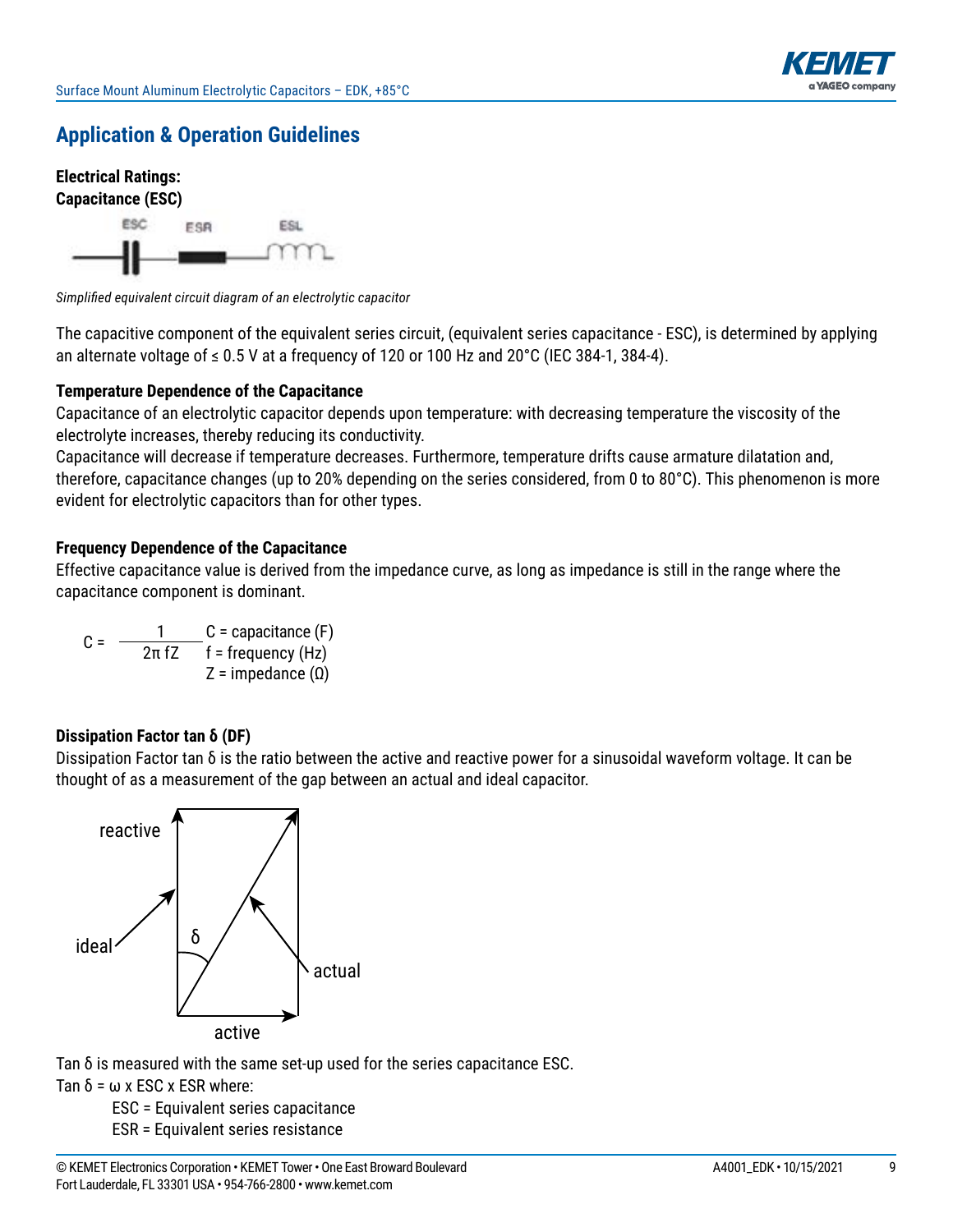

#### **Equivalent Series Inductance (ESL)**

Equivalent series inductance or self inductance results from the terminal configuration and internal design of the capacitor.



#### **Equivalent Series Resistance (ESR)**

Equivalent series resistance is the resistive component of the equivalent series circuit. ESR value depends on frequency and temperature, and is related to the  $\tan \delta$  by the following equation:

ESR = Equivalent series resistance  $(Ω)$ ESR =  $\frac{\tan \delta}{2\pi f}$  tan δ = Dissipation factor<br>ESR =  $\frac{2\pi f}{2\pi f}$  ESC = Equivalent series capacitance (F)  $f$  = Frequency (Hz)

Tolerance limits of the rated capacitance must be taken into account when calculating this value.

#### **Impedance (Z)**

Impedance of an electrolytic capacitor results from a circuit formed by the following individual equivalent series components:



 ${\tt C}_{_{\rm O}}$  = Aluminum oxide capacitance (surface and thickness of the dielectric.)

 $\mathsf{R}_{_\mathrm{e}}$  = Resistance of electrolyte and paper mixture (other resistances not depending on the frequency are not considered: tabs, plates, etc.)

 $C_{\rm e}$  = Electrolyte soaked paper capacitance.

 $L =$  Inductive reactance of the capacitor winding and terminals.

Impedance of an electrolytic capacitor is not a constant quantity that retains its value under all conditions; it changes depending on frequency and temperature.

Impedance as a function of frequency (sinusoidal waveform) for a certain temperature can be represented as follows: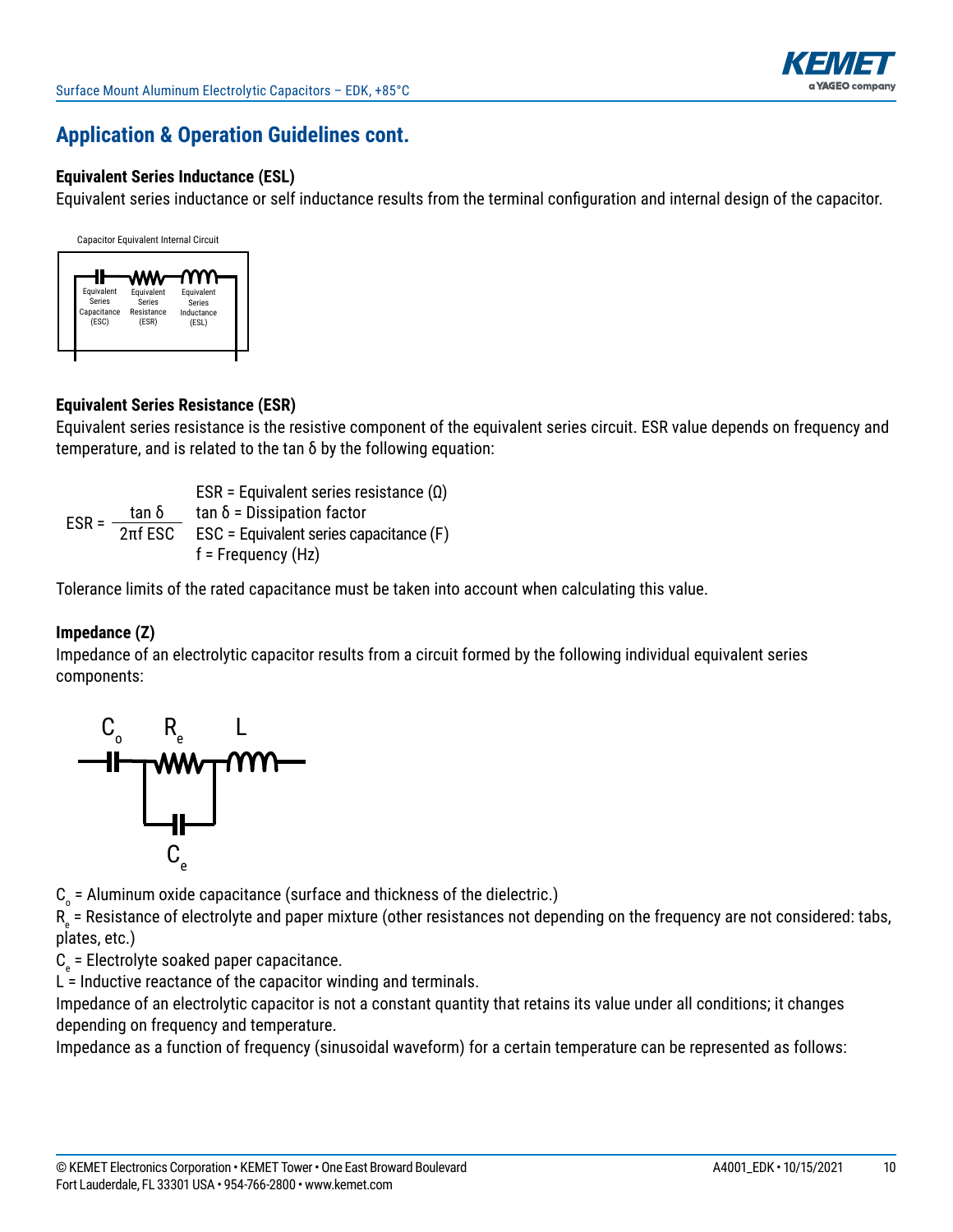

#### **Impedance (Z) cont.**



- Capacitive reactance predominates at low frequencies.
- With increasing frequency, capacitive reactance Xc =  $1/\omega C$  decreases until it reaches the order of magnitude of electrolyte resistance R<sub>e</sub>(A)
- At even higher frequencies, resistance of the electrolyte predominates: Z = R  $_{\textrm{\tiny{e}}}$  (A B)
- When the capacitor's resonance frequency is reached ( $\omega_0$ ), capacitive and inductive reactance mutually cancel each other  $1/\omega C_e = \omega L$ ,  $\omega_0 = 1/\text{SQR}(\text{LC}_e)$
- Above this frequency, inductive reactance of the winding and its terminals (XL =  $Z = \omega L$ ) becomes effective and leads to an increase in impedance

Generally speaking, it can be estimated that C  $_{\textrm{\tiny{e}}}$   $\approx$  0.01 C  $_{\textrm{\tiny{o}}}$ .

Impedance as a function of frequency (sinusoidal waveform) for different temperature values can be represented as follows (typical values):



 $\mathsf{R}_{_\mathrm{e}}$  is the most temperature-dependent component of an electrolytic capacitor equivalent circuit. Electrolyte resistivity will decrease if temperature rises.

In order to obtain a low impedance value throughout the temperature range,  ${\sf R}_{_{\rm e}}$  must be as little as possible. However,  ${\sf R}_{_{\rm e}}$ values that are too low indicate a very aggressive electrolyte, resulting in a shorter life of the electrolytic capacitor at high temperatures. A compromise must be reached.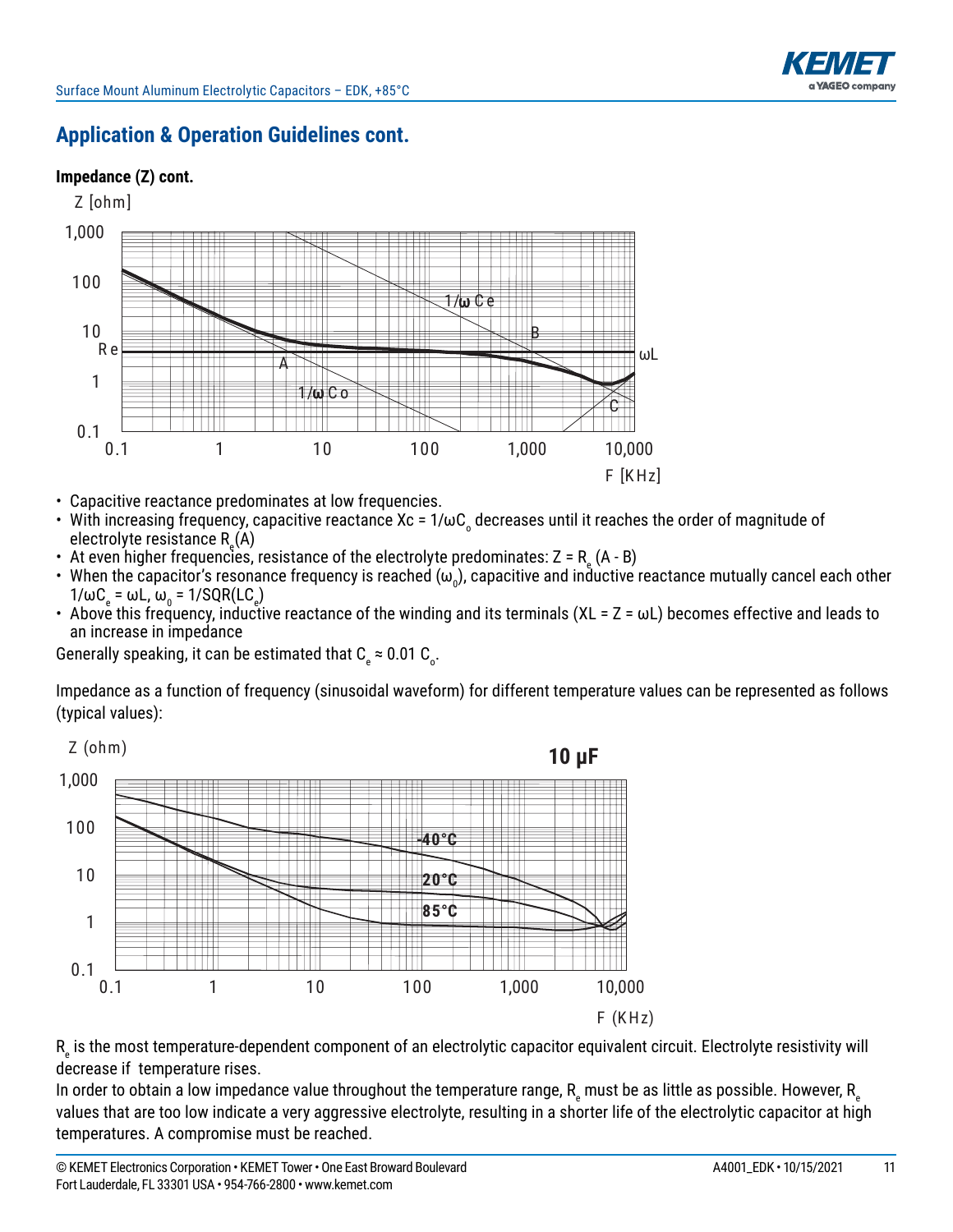

#### **Leakage Current (LC)**

Due to the aluminum oxide layer that serves as a dielectric, a small current will continue to flow even after a DC voltage has been applied for long periods. This current is called leakage current.

A high leakage current flows after applying voltage to the capacitor then decreases in a few minutes, for example, after prolonged storage without any applied voltage. In the course of continuous operation, the leakage current will decrease and reach an almost constant value.

After a voltage-free storage the oxide layer may deteriorate, especially at a high temperature. Since there are no leakage currents to transport oxygen ions to the anode, the oxide layer is not regenerated. The result is that a higher than normal leakage current will flow when voltage is applied after prolonged storage.

As the oxide layer is regenerated in use, the leakage current will gradually decrease to its normal level. The relationship between the leakage current and voltage applied at constant temperature can be shown schematically as follows:



#### Where:

V<sub>F</sub> = Forming voltage

If this level is exceeded, a large quantity of heat and gas will be generated and the capacitor could be damaged.

V<sub>R</sub> = Rated voltage

This level represents the top of the linear part of the curve.

V<sub>s</sub> = Surge voltage

This lies between  $\mathsf{V}_{_\mathsf{R}}$  and  $\mathsf{V}_{_\mathsf{F}}$  The capacitor can be subjected to  $\mathsf{V}_{_\mathsf{S}}$  for short periods only.

Electrolytic capacitors are subjected to a reforming process before acceptance testing. The purpose of this preconditioning is to ensure that the same initial conditions are maintained when comparing different products.

#### **Ripple Current (RC)**

The maximum ripple current value depends on:

- Ambient temperature
- Surface area of the capacitor (heat dissipation area)
- tan δ or ESR
- • Frequency

The capacitor's life depends on the thermal stress.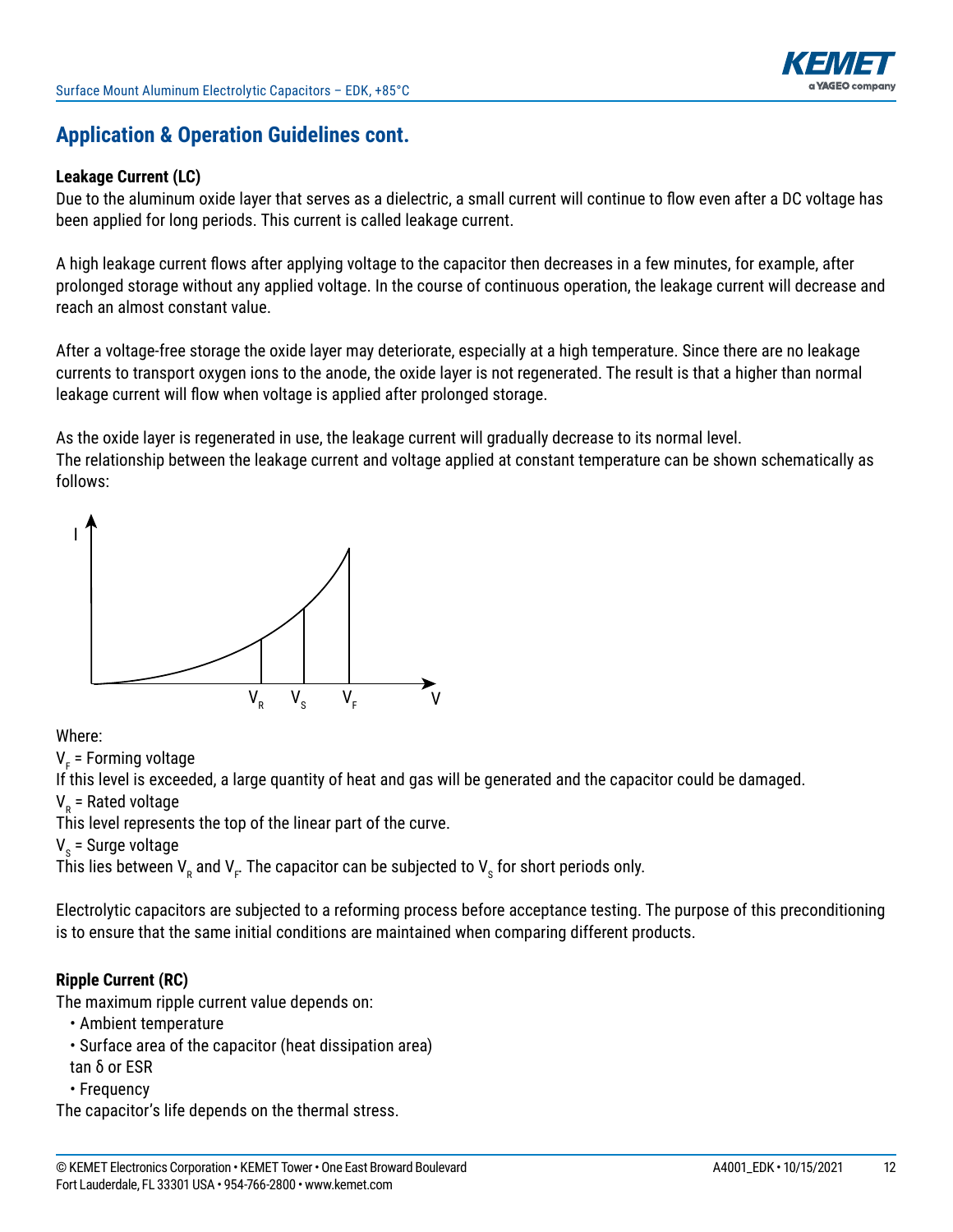

#### **Frequency Dependence of the Ripple Current**

ESR and, thus, the tan  $\delta$  depend on the frequency of the applied voltage. This indicates that the allowed ripple current is also a function of the frequency.

#### **Temperature Dependence of the Ripple Current**

The data sheet specifies maximum ripple current at the upper category temperature for each capacitor.

#### **Expected Life Calculation**

Expected life depends on operating temperature according to the following formula: L = Lo x  $2^{(T_0-T)/10}$ Where:

- L: Expected life
- Lo: Load life at a maximum permissible operating temperature
- T: Actual operating temperature
- To: Maximum permissible operating temperature

This formula is applicable between  $40^{\circ}$ C and To.

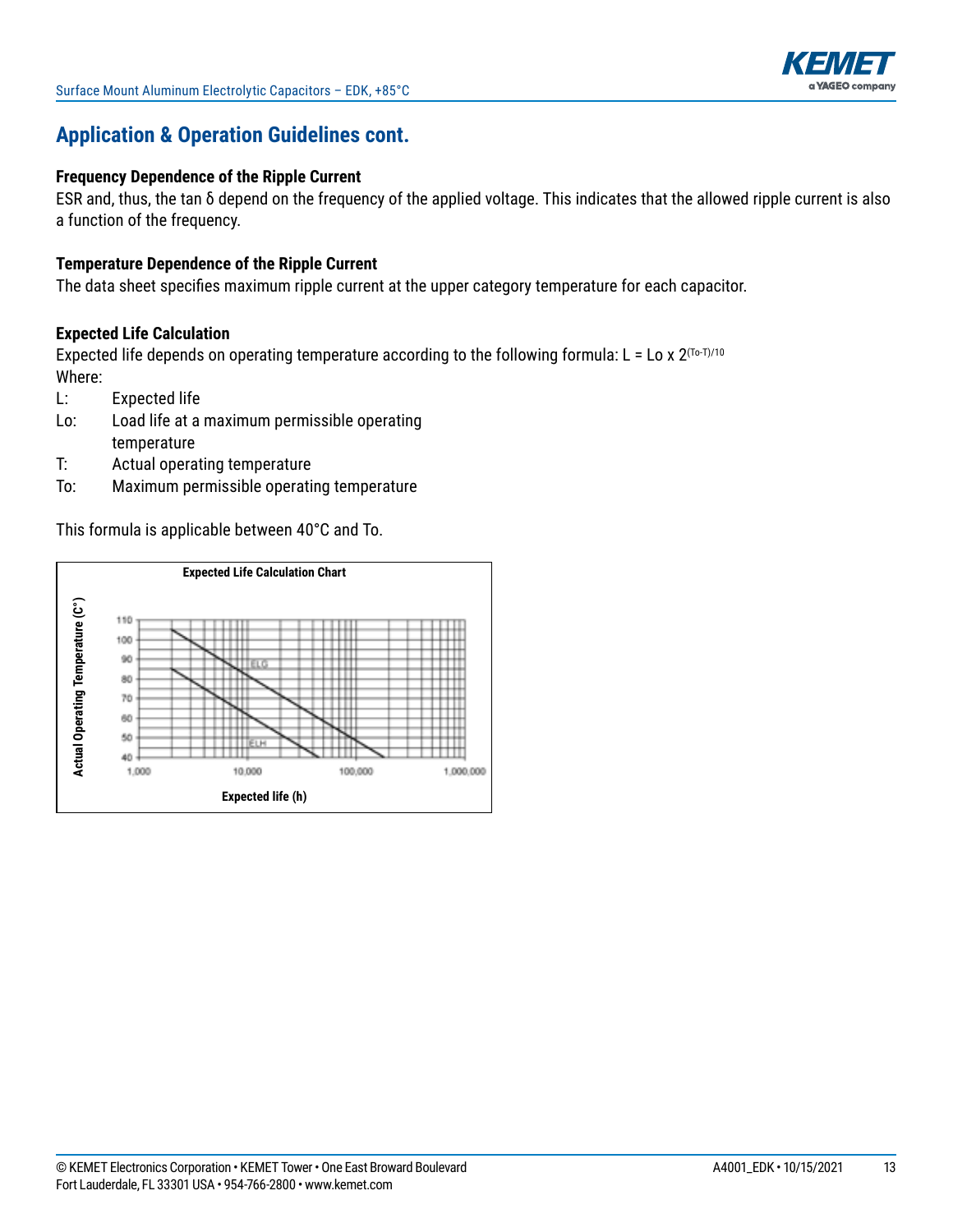

| <b>Size Code</b> | Diameter (mm) | Length (mm) | <b>Reel Quantity</b> | <b>Box Quantity</b><br>(4 Reels per box) |
|------------------|---------------|-------------|----------------------|------------------------------------------|
| <b>9B</b>        | 4.0           | 5.4         | 2,000                | 10,000                                   |
| 9 <sub>D</sub>   | 5.0           | 5.4         | 1,000                | 10,000                                   |
| 9G               | 6.3           | 5.4         | 1,000                | 10,000                                   |
| 9H               | 6.3           | 7.7         | 1,000                | 10,000                                   |
| <b>9M</b>        | 8.0           | 10.2        | 500                  | 4,000                                    |
| 9P               | 10.0          | 10.2        | 500                  | 4,000                                    |
| 9R               | 12.5          | 13.5        | 200                  | 1,200                                    |
| <b>9S</b>        | 12.5          | 16.0        | 200                  | 1,200                                    |

# **Packaging Quantities**

# **Standard Marking for Surface Mount Types**



*Note: 6.3 V rated voltage shall be marked as 6 V, but 6.3 V shall be assured.*

#### **Date Code Explanation**

| $Y = Year$ |      |      |      |      |      |      |          |      |      |      |
|------------|------|------|------|------|------|------|----------|------|------|------|
| Code       |      |      |      |      |      |      | <u>_</u> | ບ    |      |      |
| Year       | 2016 | 2017 | 2018 | 2019 | 2020 | 2021 | 2022     | 2023 | 2024 | 2025 |

#### M = Month

| Code  |  |  |  |  |               |     |
|-------|--|--|--|--|---------------|-----|
| Month |  |  |  |  | $\sim$<br>1 V | . . |

#### S = AEC-Q200 Certified

|   | $\mathcal{P}$ | 3 |    | 5            | 6            |   |
|---|---------------|---|----|--------------|--------------|---|
| 8 | 9             | A | B  | $\mathbf{C}$ | D            | E |
| F | G             | H | L  | J            | K            |   |
| М | N             | 0 | P. | Q            | $\mathsf{R}$ | S |
|   | U             | V | W  | X            | $\mathbf{v}$ | 7 |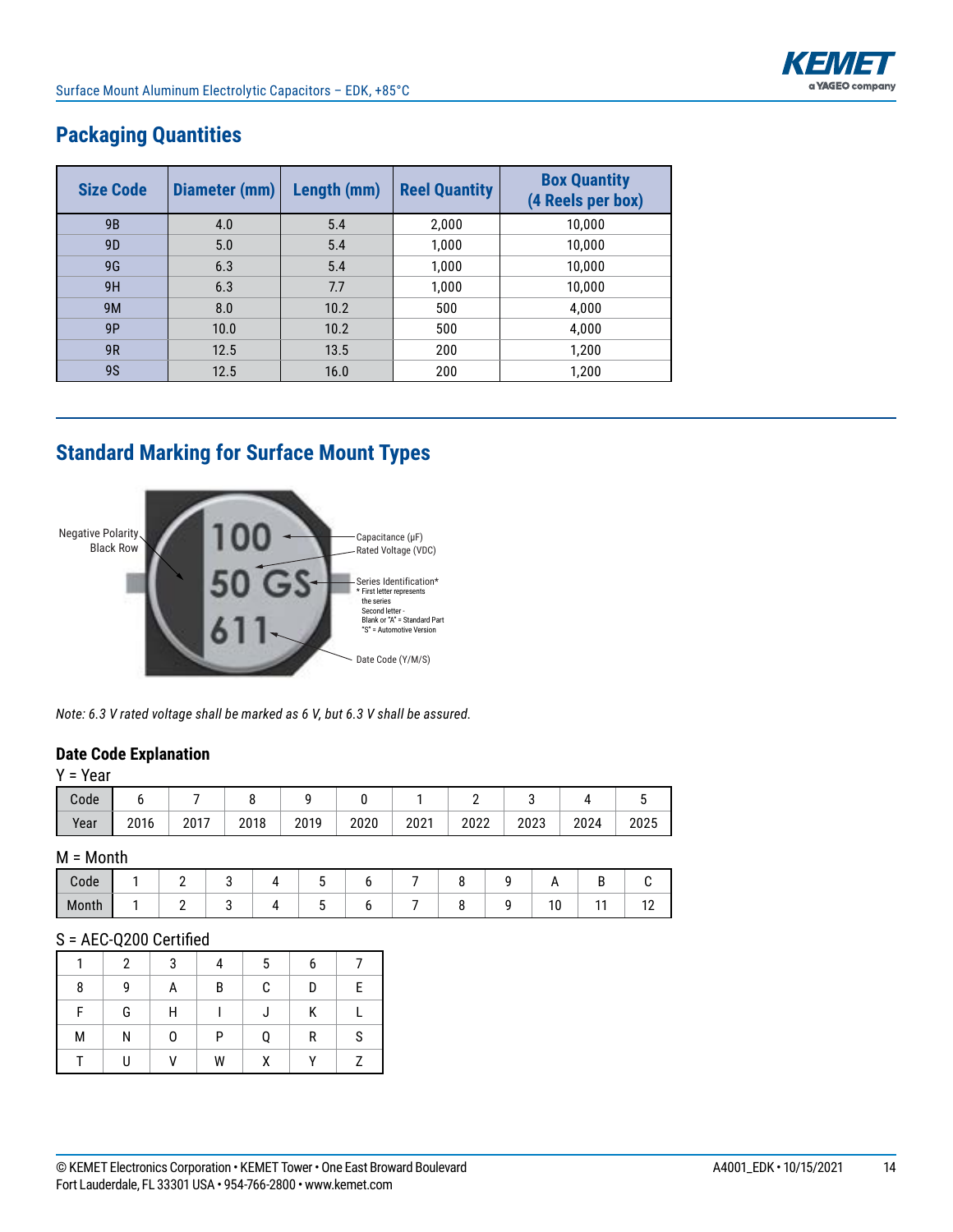

# **Construction**

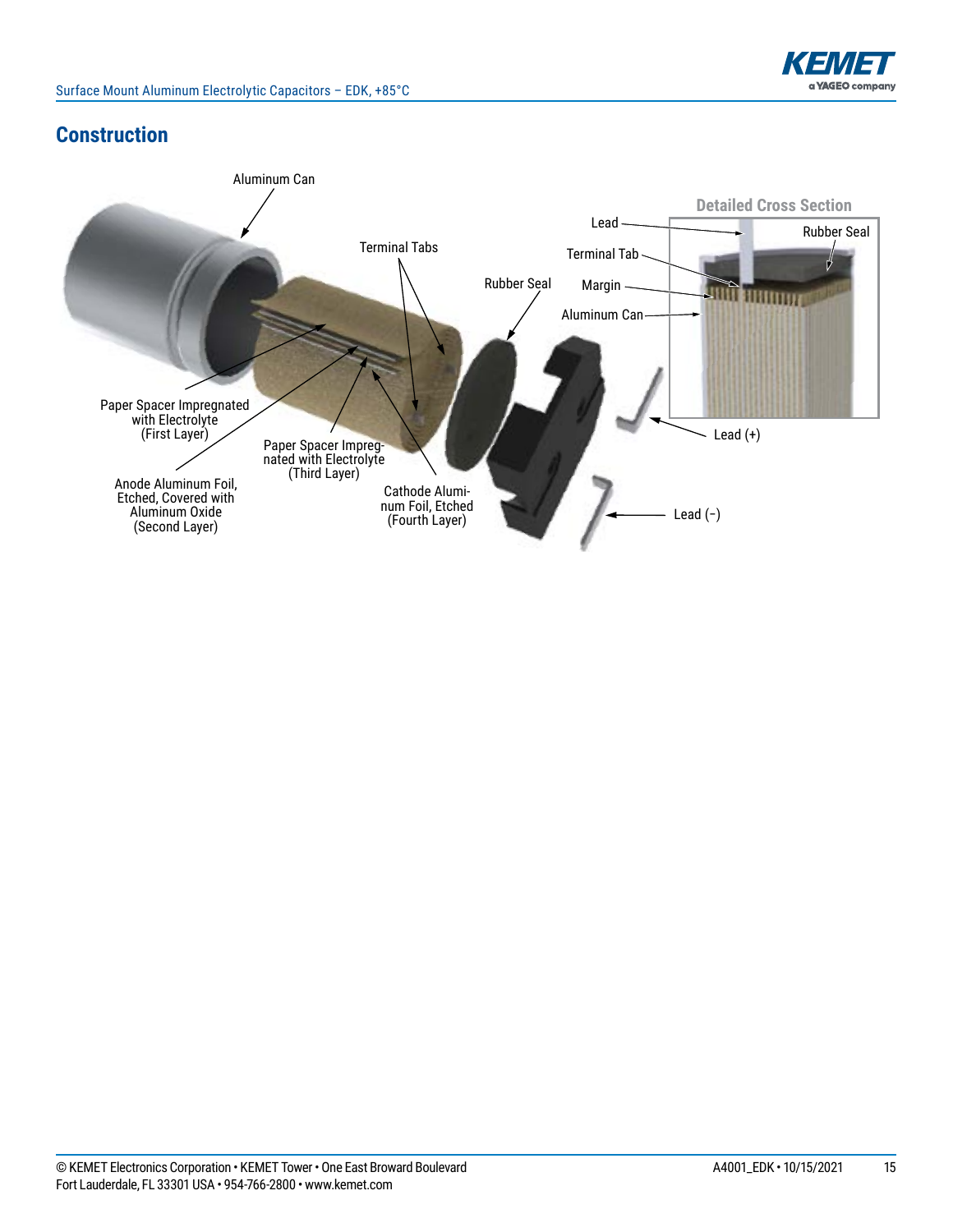# **Soldering Process**

The soldering conditions should be within the specified conditions below: *Do not dip the capacitor body into the melted solder. Flux should only be applied to the capacitor terminals.*





*Vapor heat transfer systems are not recommended. The system should be thermal, such as infra-red radiation or hot blast Observe the soldering conditions as shown below.* 

*Do not exceed these limits and avoid repeated reflowing*

# **Reflow Soldering**

|                | Temperature (°C) | <b>Maximum Time</b><br>(Seconds) |
|----------------|------------------|----------------------------------|
| T0             | $20 - 140$       | 60                               |
| Pre-heat       | $140 - 180$      | 150                              |
| Τ1             | $180 - 140$      | 100                              |
| T <sub>2</sub> | > 200            | 60                               |
| T3             | 230              | 20                               |

# **Lead-Free Reflow Soldering**

|          | Temperature (°C) | <b>Maximum Time</b><br>(Seconds) |  |  |  |
|----------|------------------|----------------------------------|--|--|--|
| T۵       | $20 - 160$       | 60                               |  |  |  |
| Pre-heat | $160 - 190$      | 120                              |  |  |  |
| Τ1       | $190 - 180$      | 90                               |  |  |  |
| T2       | >220             | 60                               |  |  |  |

# **Lead-Free Reflow Soldering cont.**

|    | <b>Size</b>                       | <b>Temperature</b><br>(°C) | <b>Maximum Time</b><br>(Seconds) |  |  |
|----|-----------------------------------|----------------------------|----------------------------------|--|--|
| T3 | $\Phi$ 4 ~ $\Phi$ 5 (4 - 50 V)    | 250                        | 10                               |  |  |
|    |                                   | 260                        |                                  |  |  |
|    | $\Phi$ 6.3 ~ $\Phi$ 10 (4 - 50 V) | 250                        |                                  |  |  |
|    | $\Phi$ 4 ~ $\Phi$ 10 (63 - 100 V) | 250                        |                                  |  |  |

|                | <b>Size</b>                            | <b>Temperature</b><br>(°C) | <b>Maximum Time</b><br>(Seconds) |
|----------------|----------------------------------------|----------------------------|----------------------------------|
|                | $\Phi$ 4 ~ $\Phi$ 5                    | 250                        | 10                               |
|                | $(4 - 50 V)$                           | 260                        | 5                                |
| T <sub>3</sub> | $\Phi$ 6.3 ~ $\Phi$ 10<br>$(4 - 50 V)$ | 250                        | 5                                |
|                | $\Phi$ 4 ~ $\Phi$ 10<br>$(63 - 100 V)$ | 250                        | 5                                |
|                | $\geq$ $\Phi$ 12.5                     | 250                        | 5                                |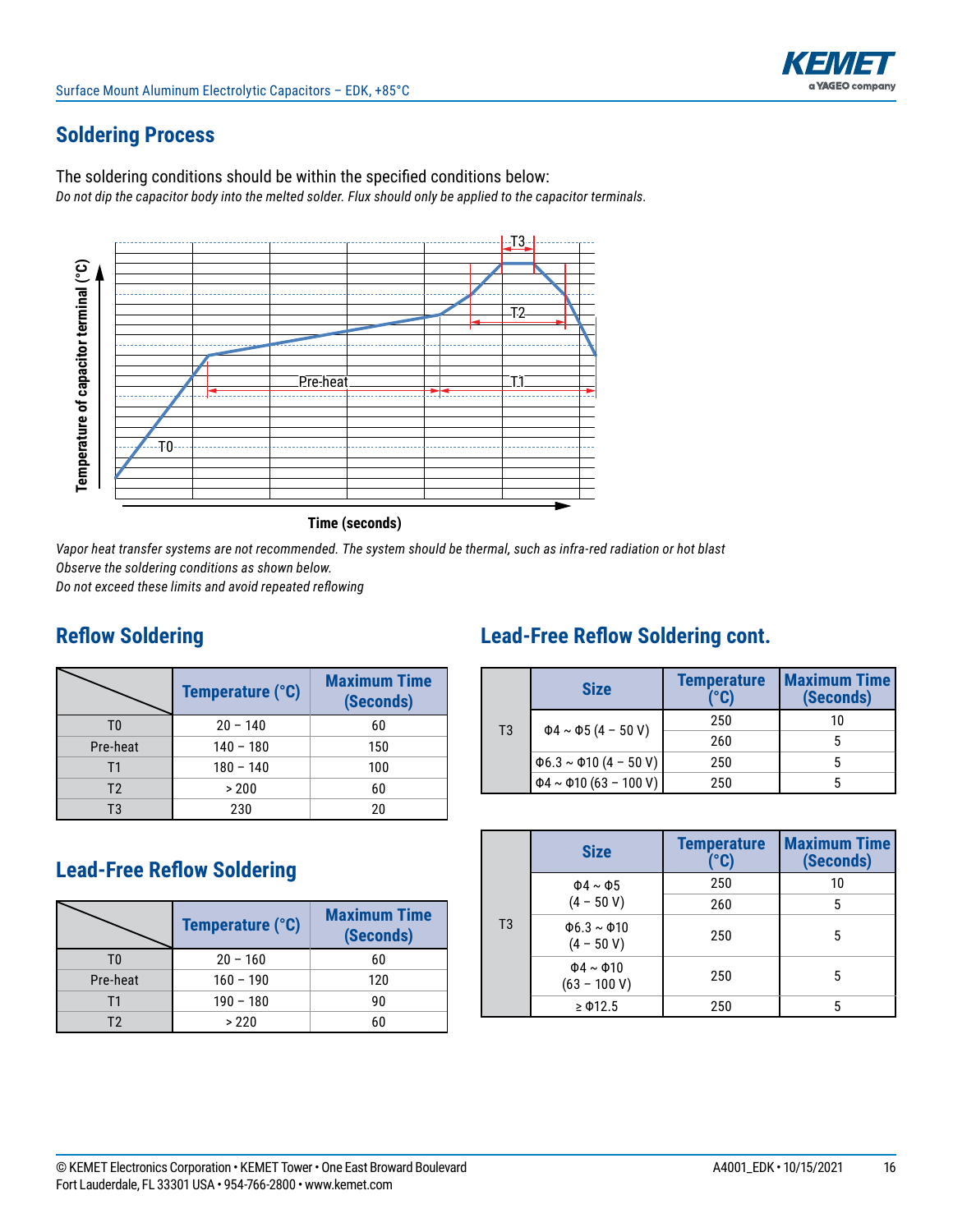

# **Lead Taping & Packaging**

|                       |      | <b>Reel</b> |      |   |                         |   |
|-----------------------|------|-------------|------|---|-------------------------|---|
| <b>Case Size (mm)</b> | D    | H           | W    |   |                         |   |
|                       | ±0.2 | ±0.8        | ±1.0 |   |                         |   |
| $4 \times 5.4$        |      | 21          | 14   |   |                         |   |
| $5 \times 5.4$        |      | 21          | 14   | D | $\cdot + \cdot$<br>$ -$ |   |
| $6.3 \times 5.4$      |      | 21          | 18   |   |                         |   |
| $6.3 \times 5.8$      |      | 21          | 18   |   |                         |   |
| $6.3 \times 7.7$      | 380  | 21          | 18   |   |                         |   |
| $8 \times 6.2$        |      | 21          | 18   |   |                         |   |
| 8 x 10.2              |      | 21          | 26   |   |                         |   |
| 10 x 10.2             |      | 21          | 26   |   |                         | W |

# **Taping for Automatic Insertion Machines**



| <b>Dimensions (mm)</b> | W       | $\mathbf{A}$   | B       | $P_0$ | P,   | P <sub>2</sub>        | F       | $D_0$ | E       |         | $t_{2}$ |
|------------------------|---------|----------------|---------|-------|------|-----------------------|---------|-------|---------|---------|---------|
| Tolerance              | Nominal | <b>Nominal</b> | Nominal | ±0.1  | ±0.1 | ±0.1                  | Nominal | ±0.1  | Nominal | Nominal | Nominal |
| $4 \times 5.4$         | 12      | 4.7            | 4.7     | 4     | 8    | $\overline{2}$        | 5.5     | 1.5   | 1.75    | 0.4     | 5.8     |
| 5 x 5.4                | 12      | 5.7            | 5.7     | 4     | 12   | $\overline{2}$        | 5.5     | 1.5   | 1.75    | 0.4     | 5.8     |
| $6.3 \times 5.4$       | 16      | 7              | 7       | 4     | 12   | $\overline{2}$        | 7.5     | 1.5   | 1.75    | 0.4     | 5.8     |
| $6.3 \times 7.7$       | 16      | 7              | 7       | 4     | 12   | $\mathbf{2}^{\circ}$  | 7.5     | 1.5   | 1.75    | 0.4     | 5.8     |
| 8x6.2                  | 16      | 8.7            | 8.7     | 4     | 12   | $\overline{2}$        | 7.5     | 1.5   | 1.75    | 0.4     | 6.8     |
| 8 x 10.2               | 24      | 8.7            | 8.7     | 4     | 16   | $\mathbf{2}^{\prime}$ | 11.5    | 1.5   | 1.75    | 0.4     | 11      |
| $10 \times 10.2$       | 24      | 10.7           | 10.7    | 4     | 16   | $\overline{2}$        | 11.5    | 1.5   | 1.75    | 0.4     | 11      |
| 12.5 x 13.5            | 32      | 13.4           | 13.4    | 4     | 24   | $\overline{2}$        | 14.2    | 1.5   | 1.75    | 0.5     | 14      |
| $12.5 \times 16$       | 32      | 13.4           | 13.4    | 4     | 24   | $\overline{2}$        | 14.2    | 1.5   | 1.75    | 0.5     | 17.5    |
| 16 x 16.5              | 44      | 17.5           | 17.5    | 4     | 28   | $\mathbf{2}^{\circ}$  | 20.2    | 1.5   | 1.75    | 0.5     | 17.5    |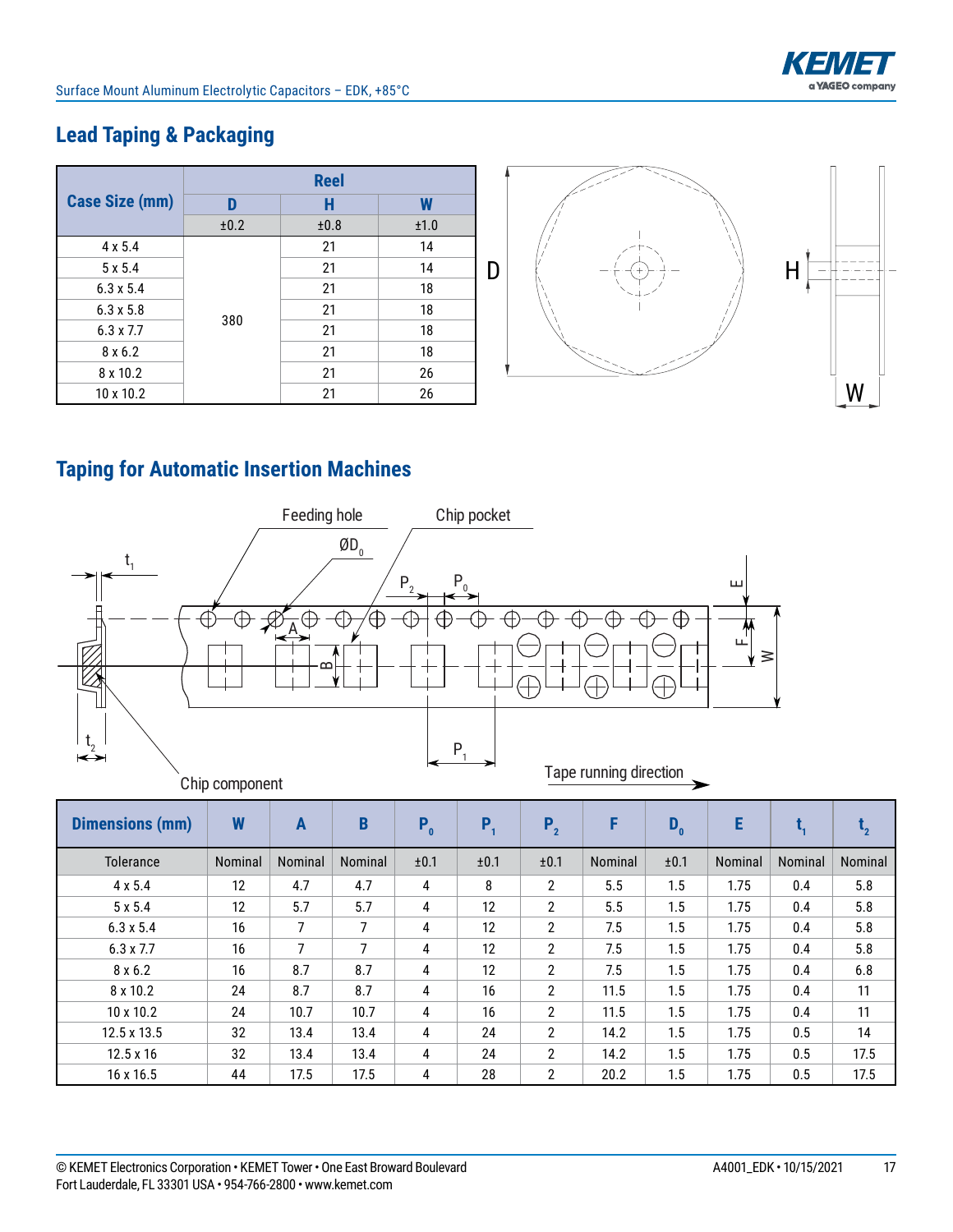# **Construction Data**

The manufacturing process begins with the anode foil being electrochemically etched to increase the surface area and then "formed" to produce the aluminum oxide layer. Both the anode and cathode foils are then interleaved with absorbent paper and wound into a cylinder. During the winding process, aluminum tabs are attached to each foil to provide the electrical contact.

The deck, complete with terminals, is attached to the tabs and then folded down to rest on top of the winding. The complete winding is impregnated with electrolyte before being housed in a suitable container, usually an aluminum can, and sealed. Throughout the process, all materials inside the housing must be maintained at the highest purity and be compatible with the electrolyte.

Each capacitor is aged and tested before being sleeved and packed. The purpose of aging is to repair any damage in the oxide layer and thus reduce the leakage current to a very low level. Aging is normally carried out at the rated temperature of the capacitor and is accomplished by applying voltage to the device while carefully controlling the supply current. The process may take several hours to complete.

Damage to the oxide layer can occur due to variety of reasons:

- Slitting of the anode foil after forming
- Attaching the tabs to the anode foil
- Minor mechanical damage caused during winding

A sample from each batch is taken by the quality department after completion of the production process. This sample size is controlled by the use of recognized sampling tables defined in BS 6001.

The following tests are applied and may be varied at the request of the customer. In this case the batch, or special procedure, will determine the course of action.

#### Electrical:

- Leakage current
- Capacitance
- ESR
- • Impedance
- Tan Delta
- Mechanical/Visual:
	- Overall dimensions
	- Torque test of mounting stud
	- Print detail
	- Box labels
	- Packaging, including packed quantity